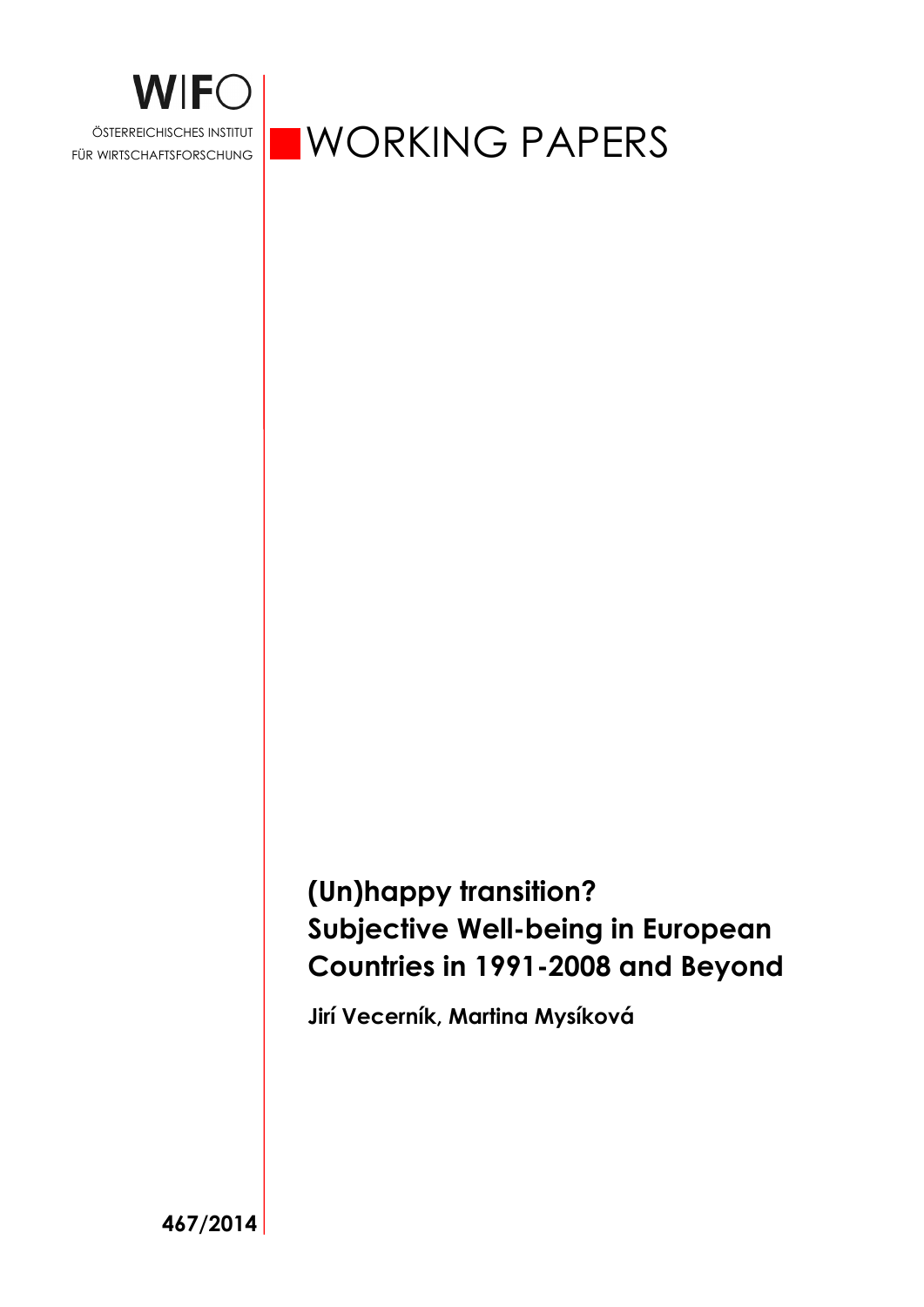

ÖSTERREICHISCHES INSTITUT FÜR WIRTSCHAFTSFORSCHUNG AUSTRIAN INSTITUTE OF ECONOMIC RESEARCH

# **(Un)happy transition? Subjective Well-being in European Countries in 1991-2008 and Beyond**

## **Jirí Vecerník, Martina Mysíková**

WIFO Working Papers, No. 467

April 2014

#### **Abstract**

This paper contributes to the debate about the impact of the transition to subjective well-being. After reviewing the relevant literature the authors draw on the surveys of the European Values Study between 1991 and 2008 to describe the trends in life satisfaction in 13 "Western" and 11 "Eastern" countries. The analysis finds that life satisfaction levels in transition countries have come to approach those in the West: the "rather unhappy" 1990s were followed by the "rather happy" 2000s. The correlation between life satisfaction and GDP reflects this process of convergence: the two separate lines in 1991 merge to become a single continuum later on. The characteristics of respondents are however more important than GDP, and a regression of life satisfactions with basic demographic and stratification variables shows their reinforcing effect in both Eastern and Western countries. As a result, the explained variance of life satisfaction was increasing. The findings of other surveys reporting on developments of attitudes since 2008 vary but are far from proving a uniform negative impact of economic recession on life satisfaction. The paper concludes by suggesting that various surveys have to be compared in order to obtain more reliable information on the development and factors of subjective well-being.

E-mail address: martina.mysikova@centrum.cz 2014/103/W/0

© 2014 Österreichisches Institut für Wirtschaftsforschung

Medieninhaber (Verleger), Hersteller: Österreichisches Institut für Wirtschaftsforschung • 1030 Wien, Arsenal, Objekt 20 • Tel. (43 1) 798 26 01-0 • Fax (43 1) 798 93 86 • http://www.wifo.ac.at/ • Verlags- und Herstellungsort: Wien Die Working Papers geben nicht notwendigerweise die Meinung des WIFO wieder Kostenloser Download: http://www.wifo.ac.at/wwa/pubid/47205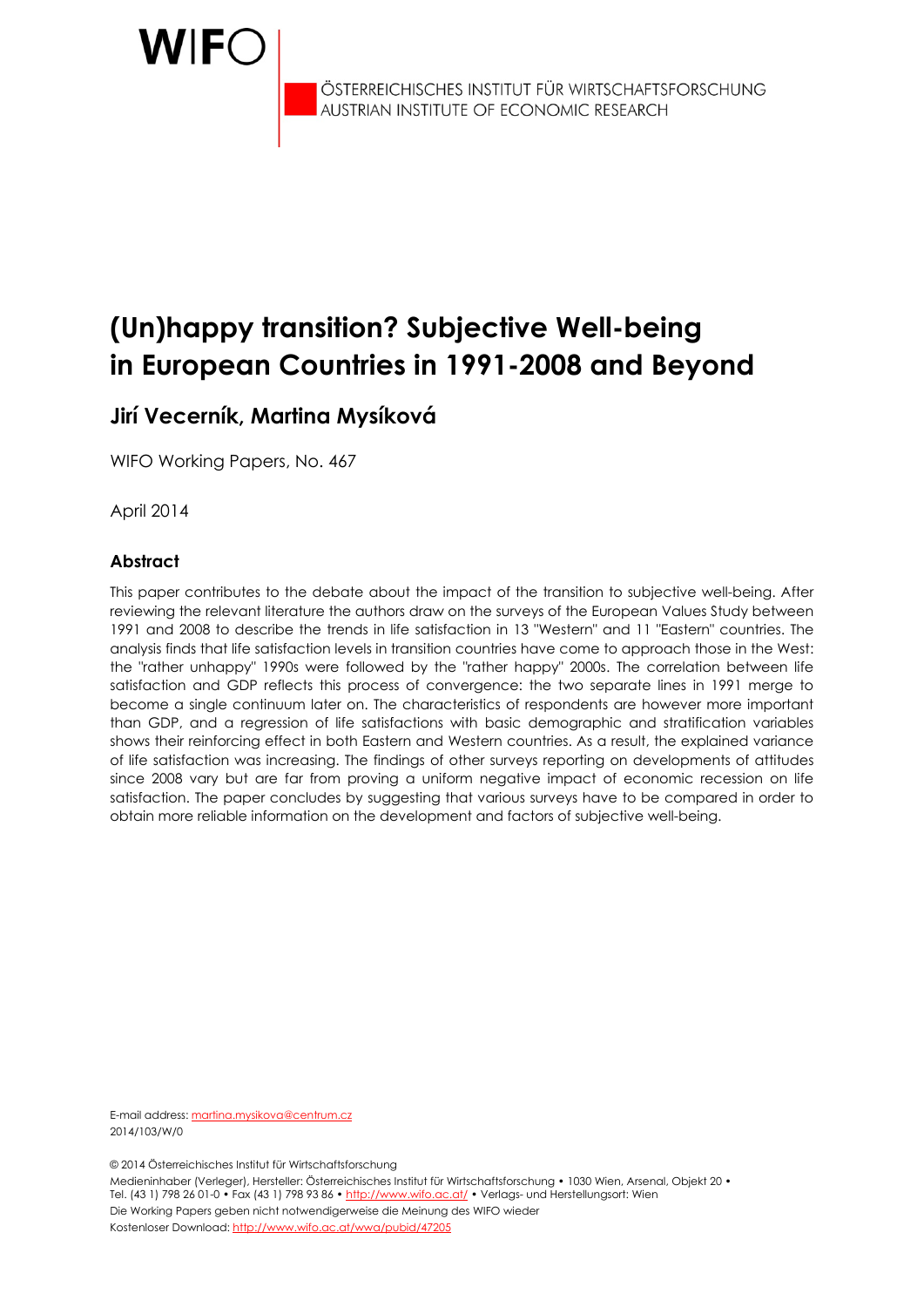### **(Un)happy transition? Subjective well-being in European countries in 1991-2008 and beyond**

**Jiří Večerník and Martina Mysíková** 

Institute of Sociology, Academy of Sciences of the Czech Republic Jilská 1, Praha 1, Czech Republic

#### **Abstract**

This article contributes to the debate about the impact of the transition to subjective wellbeing. After reviewing the relevant literature the authors draw on the surveys of the European Values Study between 1991 and 2008 to describe the trends in life satisfaction in 13 'Western' and 11 'Eastern' countries. The analysis finds that life satisfaction levels in transition countries have come to approach those in the West: the 'rather unhappy' 1990s were followed by the 'rather happy' 2000s. The correlation between life satisfaction and GDP reflects this process of convergence: the two separate lines in 1991 merge to become a single continuum later on. The characteristics of respondents are however more important than GDP, and a regression of life satisfactions with basic demographic and stratification variables shows their reinforcing effect in both Eastern and Western countries. As a result, the explained variance of life satisfaction was increasing. The findings of other surveys reporting on developments of attitudes since 2008 vary but are far from proving a uniform negative impact of economic recession on life satisfaction. The article concludes by suggesting that various surveys have to be compared in order to obtain more reliable information on the development and factors of subjective well-being.

**Keywords:** subjective well-being, life satisfaction, transition, economic recession, East-West comparison

**JEL Codes:** D10, D31, I31, R20

#### **Acknowledgements:**

This article was written with the support of the Czech Grant Agency, Grant No. P404/11/1521 'Well-being and Satisfaction of Households in CEE Countries: Linking Objective and Subjective Indicators'. The authors are grateful to participants of the Public Happiness workshop (Rome, June 4-5, 2013) and the WIFO workshop (Vienna, September 16-17, 2013) for comments and suggestions to early versions of this paper. We would also like to thanks Robin Cassling for help with the language of the text.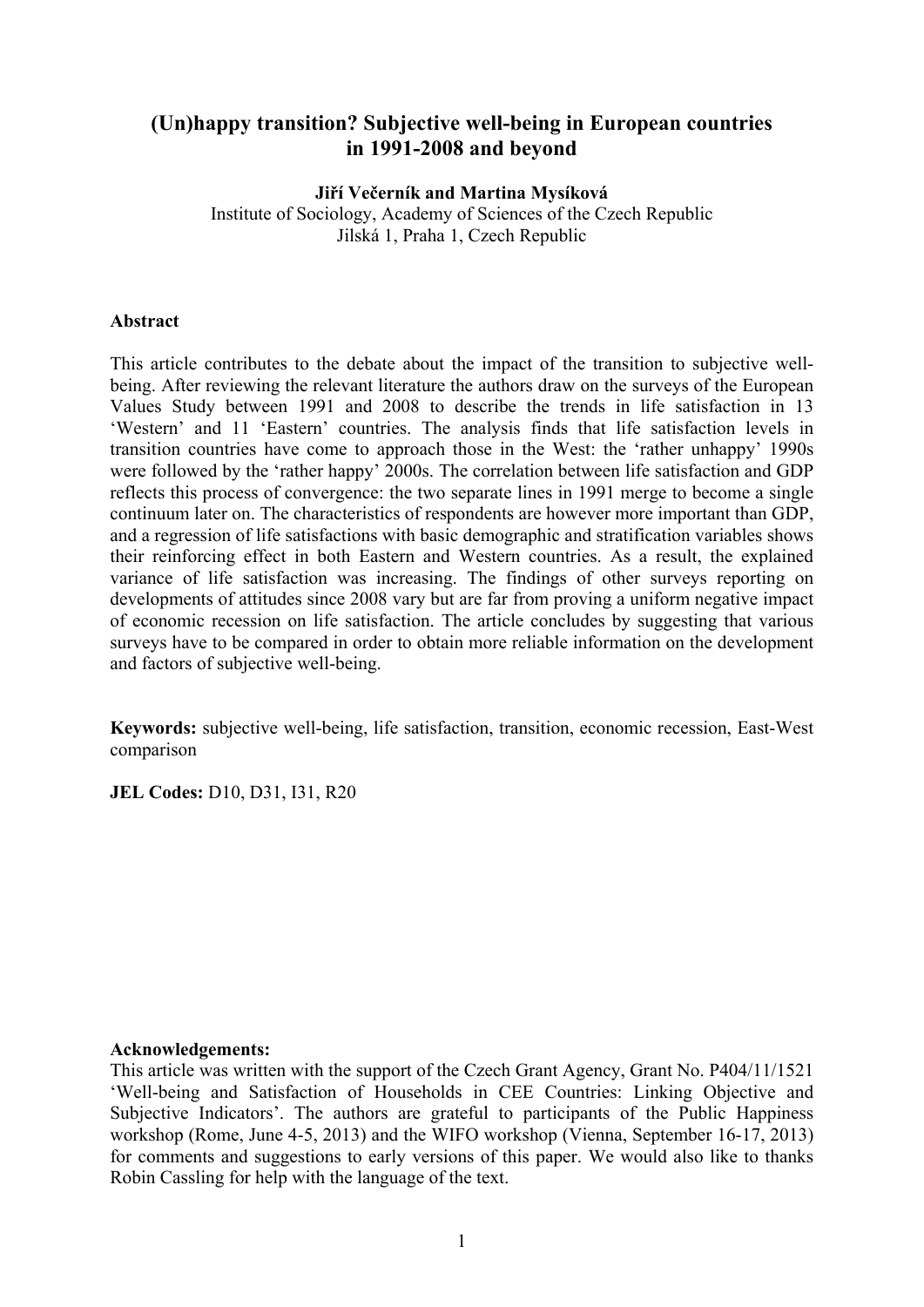#### **1. Introduction**

Subjective indicators of human well-being are increasingly attracting the interest of researchers across the social and behavioural sciences. Within the growing body of literature on life satisfaction or happiness, there is a portion that deals with the transition of former communist countries and the overall impact of transformation on life conditions and citizens' perceptions. Since the first years after 1989, the transformation of the political and economic regimes has been an attractive topic for Western researchers eager to conquer new research fields and to analyse new data with innovative methodology. Subjective well-being (SWB thereafter) has emerged as one of the many indicators used to test the success of the transition in economic and social areas $<sup>1</sup>$ </sup>

More than twenty years have now passed since the communist regimes collapsed in Central and Eastern Europe. This gives us the opportunity to look back on this period using the various sources of data that have been collected globally or regionally. The questions are challenging. Is economic prosperity really the major factor of life satisfaction, as the frequency with which GDP figures in the relevant literature would suggest? Was the decline of economic growth during the first years of the transition paralleled by decreasing satisfaction or did the new liberties people acquired compensate for this decline? Are postcommunist countries heading towards the 'Western standard' with respect to the relationship between economic growth and satisfaction and the structure of its determination?

These questions are not new and much information has been gathered so far. Here we shall first review the existing literature on the topic and then we shall analyse the datasets of the European Values Study (EVS) collected in 1991, 1999 and 2008. The EVS is the only source that provides the necessary time coverage for comparing changes since the early period of the transition up to the last pre-crisis year. Other surveys are used to follow the development after 2008. In the analysis, we distinguish between the 'old', continuously capitalist, countries and the 'new', re-emergent capitalist countries, which currently correspond to the division between old and new member states of the European Union.

This paper is structured as follows. The next section presents various empirical surveys that have included indicators of SWB in post-communist countries since the beginning of the transition and overviews the research done so far on the impact of the transition on SWB. The third section presents analyses of life satisfaction based on EVS data. After describing basic trends, we combine national and individual characteristics in order to identify the factors of life satisfaction across regions and periods. The fourth section examines developments since 2008 and explores the impact of the economic recession on SWB indicators.

#### **2. Surveys since 1990 and previous research**

<u>.</u>

Initially SWB was surveyed in former communist countries by outside scholars and international networks. The World Values Survey (WVS) was conducted in 1990 and the European Values Study (EVS) in 1991. In 1991, a question about happiness was also posed in the first wave of the New Europe Barometer (NEB) surveys launched by Richard Rose and Christian Haerpfer, which included countries of the former Soviet Union. Unfortunately, this question was not repeated in subsequent waves of those surveys – only the question on the economic situation of the household remained (Rose et al. 1998).

<sup>&</sup>lt;sup>1</sup> In the text, we use 'subjective well-being' (SWB) as a general term for various indicators of life satisfaction and happiness, while we reserve the two latter terms for variables based on the explicit relevant questions.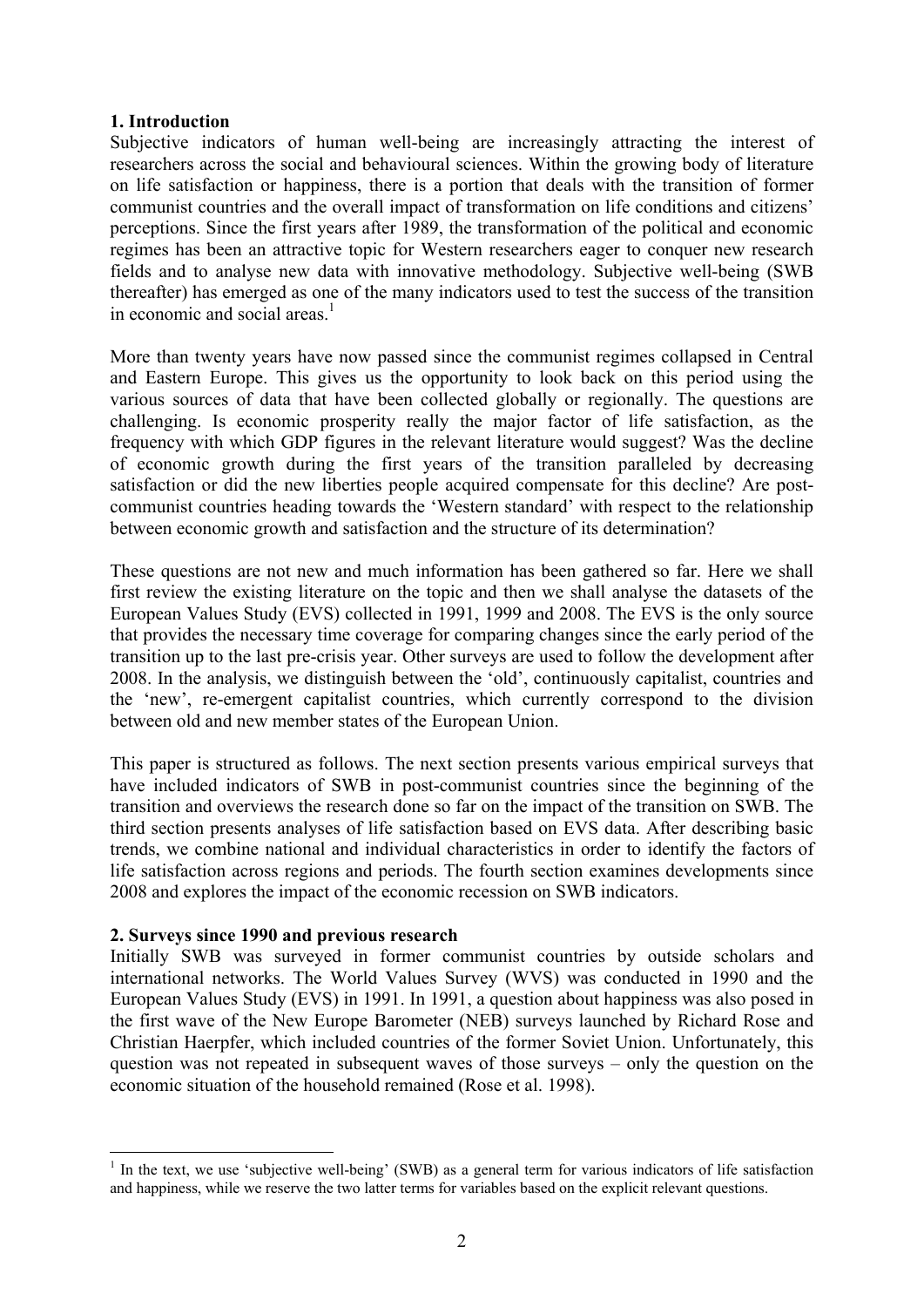Unlike the early 1990s, similar information is largely missing for the mid-1990s. The third wave of the World Values Survey, which was to have been implemented by the mid-1990s, was not actually conducted until 1997-1998, so it coincides with the European Values Study done in 1999 on bigger samples. Another problem is that several West European countries are missing from the third wave of the WVS.

After 2000, by contrast, the relevant surveys become quite frequent. In addition to the WVS and the EVS, two European institutions started to collect data on SWB in transition countries: Eurobarometer, in Standard Surveys since 2001, and Eurofound, in the Quality of Life Survey (EQLS) fielded in 2003, 2007 and 2011-2012. In 2002 the European Science Foundation launched the biannual European Social Survey (ESS), which includes the largest set of SWB variables. Finally, the EBRD carried out its Life in Transition (LIT) survey in 30 transition (and several advanced) countries in 2006 and 2010.

All of the sources referred to here have been used to describe SWB trends and to analyse its factors in dozens of articles and studies. Analyses of the impact of transition on SWB started only after 2000. Here we review some of the articles and studies in which direct questions on SWB happiness or life satisfaction are analysed for transition countries.

Using the NEB surveys of 1991-1995, Bernd Hayo and Wolfgang Seifert (2003) found that economic well-being explains a significant part of the variation in overall life satisfaction, but that there is still a considerable difference between the development of macroeconomic indicators and the declared level of satisfaction. The same data source for this period was also analysed by Lena Malešević Perović (2008), who found, in contrast, that the key macroeconomic variables matter significantly for the public's sense of economic well-being in transition countries. GDP growth and the rate of unemployment were identified as more important factors of economic well-being than inflation.

John Helliwell (2003) compared WVS data from the early and mid-1990s, adding societal level variables to personal data, with the aim of determining the factors behind the differences between SWB in broad regions such as Scandinavia, Eastern Europe, countries of the former Soviet Union (FSU) and Asia. With respect to post-communist countries he found that SWB was extremely low in both Eastern European and post-Soviet countries, but that by the mid-1990s things had become even worse in the FSU, even taking into account the deteriorating conditions. Unlike the FSU, no significant negative impact of transition was found in Eastern Europe.

Important contributions to the body of knowledge on SWB in an enlarged Europe have been made by the Foundation for the Improvement of Living and Working Conditions, based on the EQLS. The results of this research were presented first in a special series of studies on quality of life in Europe and later in scholarly articles. Here we recall two of them: Jan Delhey's (2004) study based on the Eurobarometer surveys, which included candidate countries, and Petra Böhnke's (2005) study based on EQLS 2003. Böhnke used the same data sources again in a later paper (Böhnke 2008). The most recent studies are based on the latest survey conducted in 2011-2012 (Eurofound 2012, 2013).

In Delhey's (2004) study, the comparison indicated that most of the population of the 13 countries acceding to the EU are more 'materialistic' than EU-15 citizens, since satisfaction with material living conditions has a stronger impact on how people think about their lives (Delhey 2004, p. 44). The results exhibited considerable heterogeneity among the accession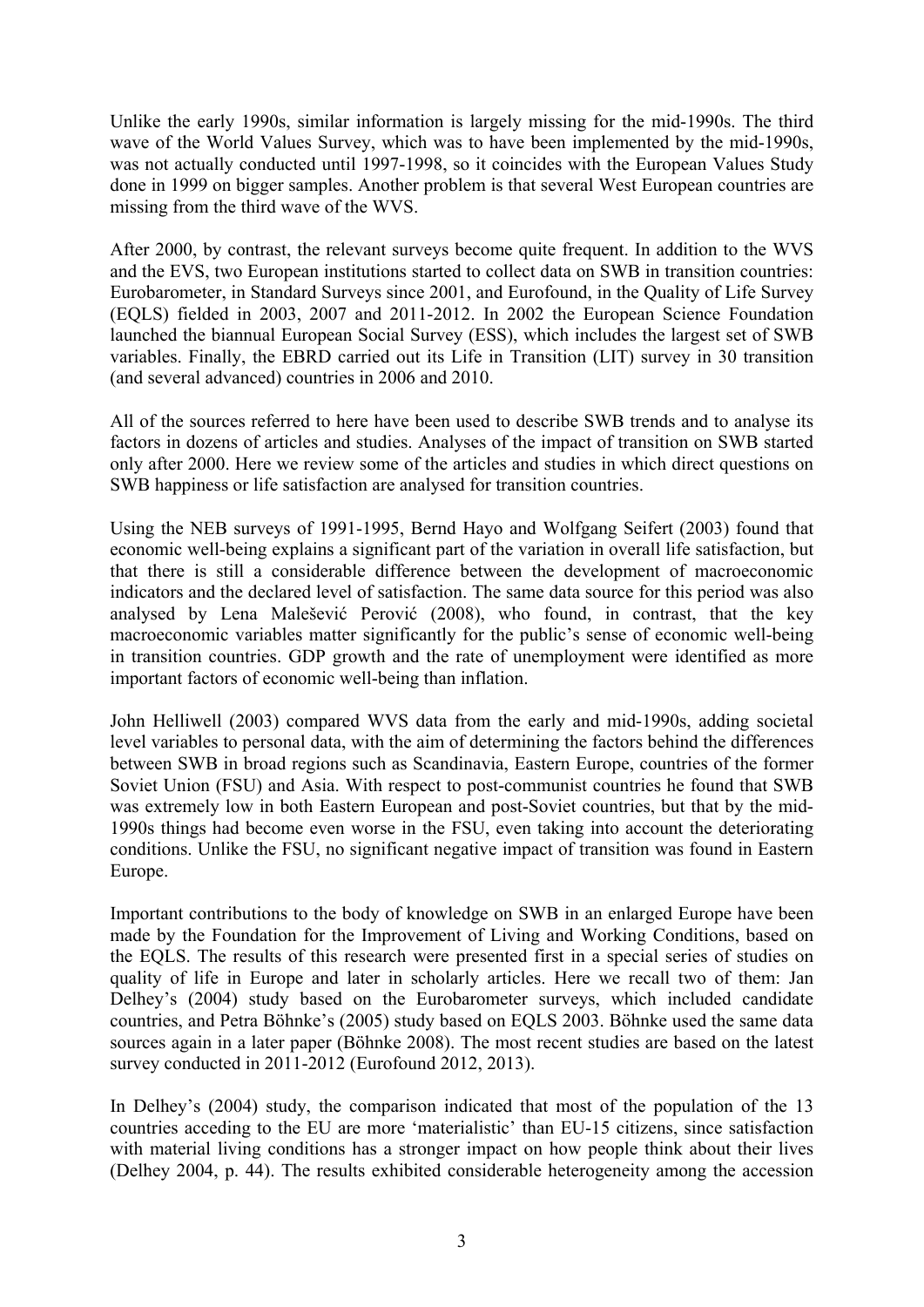countries. Reported satisfaction differed substantially between the Czech Republic and Slovenia as egalitarian societies, on the one hand, and the remaining countries as more inegalitarian, with Poland and Bulgaria at the top. In general, however, personal characteristics were found to be much more important than country characteristics.

By expanding Delhey's study, Böhnke confirmed lower life satisfaction levels in the new member and candidate countries compared to the EU-15. East Europeans were found to be most satisfied with their private life, but least satisfied with domains beyond their control, such as income, employment or healthcare. While no significant correlation was found between life satisfaction and economic indicators in the EU-15, it was strong in the new member countries. 'Differences between the EU15 and NMS, according to level of happiness, relate to the value of family versus social life. People in the NMS put less importance on social contacts and value family life higher, whereas social life in the EU15 is considered to be as important as family life.' (Böhnke 2005, p. 29)

Carola Grün and Stephan Klasen (2005, 2012) analysed various data on well-being between 1988 and 2002, including WVS and EVS surveys, and concluded that, after 15 years of transition, most of these countries had not reached the level of well-being that existed before the transition, whether this was measured by income or subjective indicators. This poor achievement in material well-being contrasted with the improvement in political freedoms, which was substantial. Grün and Klasen expect that the negative effect of the transformation will only be overcome in the distant future. However, from a careful reading of the data those authors used we can see a parallel decrease in the level of declared happiness in both transition and non-transition countries.

Peter Sanfey and Utku Teksoz (2007) interpreted WVS data from the 1990-2002 period for 12-19 transition countries (depending on the wave of data collection). While the transition was a difficult experience for many people, the data indicate that 'life satisfaction has returned close to pre-transition levels in most cases' (p. 707). Sanfey and Teksoz argue that the positive aspects of the transformation since it began and GDP growth brought about an improvement in personal life satisfaction at a later period, the level of which is highest in those countries where the standards of economic governance are most advanced and where inequality is low.

Richard A. Easterlin (2009) used joint WVS-EVS data to analyse the change in SWB between 1990-1991 and 1998-1999 and confirmed the V-shaped pattern of life satisfaction documented by Sanfey and Teksoz. He observed that the decline in economic output and the employment rate in European transition countries precipitated a sharp drop in life satisfaction. With economic improvement, satisfaction also recovered, but not commensurately. The evidence suggests that economic circumstances trumped political ones in their impact on SWB. The asymmetric response of life satisfaction to decreases in GDP in transition countries and increases in GDP in non-transition countries is arguably due to the psychological phenomenon of loss aversion (Tversky and Kahneman 1991).

Stefano Bartolini, Małgorzata Mikucka and Francesco Saraccino (2012) used ESS data to compare the capacity of GDP and social capital trends to predict changes in SWB in transition countries. They found that GDP is a very important but not the main factor. Over the medium term, the relationship between social trust and SWB is comparable to that of GDP. Even in countries considered as an extreme case of relevance of material concerns for well-being, social trust is a powerful predictor of the evolution of SWB over time. However, in the short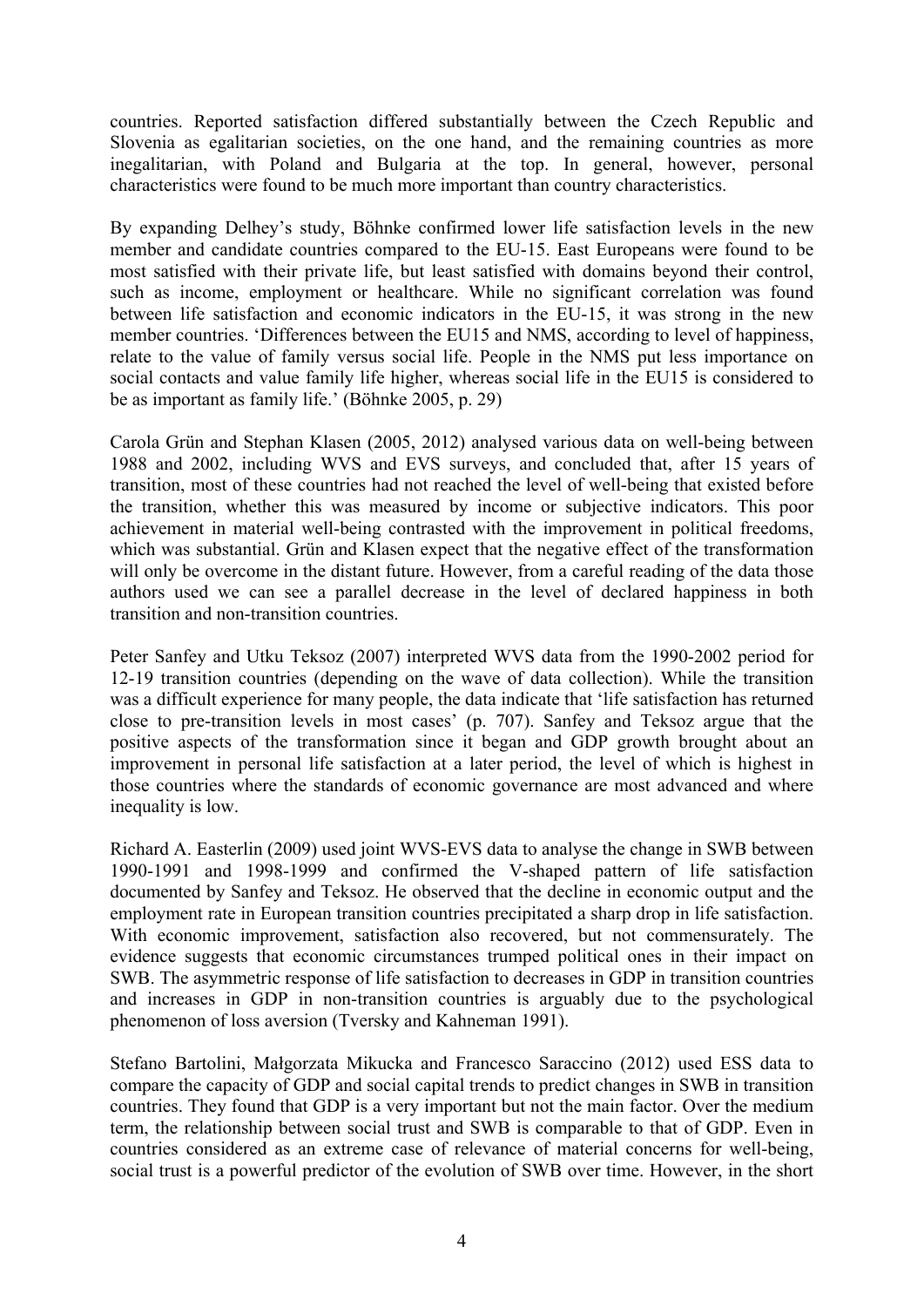run the relationship between social trust and SWB does not hold and GDP remains the only significant correlate of SWB.

Pamela Abbott and Claire Wallace (2012) applied EQLS 2003 and 2007 data to examine whether rising economic prosperity in the NMS since joining the EU is also reflected in a better quality of life. They constructed the Social Quality model from indicators of economic security, social cohesion, social inclusion and social empowerment and found that the model explains a great deal of the variance in life satisfaction and helps us to show that, as well as economic factors, other aspects of the quality of society are also important. In an OLS regression, economic and social variables, together with gender and age, explained 44 % of the variance of life satisfaction in 2003 and 40 % in 2007. Dummy variables for individual NMS displayed weak statistical significance.

Elena Selezneva (2011) reviewed 70 SWB studies on income, work and family life with particular attention to transition countries (including Latin America). The main specific features of transition countries appear to be the result of insecurity and rapidly changing conditions. However, as the author stresses in the conclusion, '(p)henomena which were often seen as characteristic for the transition nowadays even appear in developed economies as a consequence of the economic crisis and shocks. The experience of transition countries becomes valuable for both developed and transition countries, making it possible to point out the ''winners'' and ''losers'' of the uncertainty periods' (pp. 147-148).

Sergei Guriev and Ekaterina Zhuravskaya (2009, pp. 166-167) found a 'happiness gap' between transition and non-transition countries in their comparison of WVS waves 3 and 4. They state that 'the transition from communism to a more market-oriented economy did make people unhappy', which was caused by the depreciation of human capital stock accumulated under central planning, deteriorating public goods, and rising income inequality. However, the rise in life satisfaction in transition countries is dependent on continued economic growth and the reflection of this growth in higher income and the eventual improvement of the provision of public goods. The number of people raised under the former regime, which is suffering because of a depreciation of human capital, will also gradually decrease. Nevertheless, the increase in life satisfaction will take longer than the economic recovery.

In the research on SWB, Germany has attracted special interest as a unique living experiment of the successes and failures of many aspects of transition. The main data source is the German Socio-Economic Panel Study (SOEP), which started in 1984 and was first conducted in former communist Germany in June 1990. Richard A. Easterlin and Anke C. Plagnol (2008) found that while immediately after joining West Germany the effect of rising household income mattered, but employment problems later offset the improvement in material conditions. They argue that it is relative income that matters here, contrary to the claims of Paul Frijters et al. (2004a, 2004b), who consider absolute income to be the main determinant. Stefano Bartolini, Ennio Bilancini and Francesco Sarracino (2011) explained that absolute income, income comparisons and income adaptation predict substantial changes in SWB, only if taken separately. If considered together, about three-fourths of the positive change predicted by income growth is offset by the combined negative predictions due to income comparison and income adaptation.

For the Czech Republic, research is rather scarce. Dana Hamplová (2004) investigated the effect of family on life satisfaction using the 2002 ISSP module and found that living in a couple is more important than having higher education, and that satisfaction with family is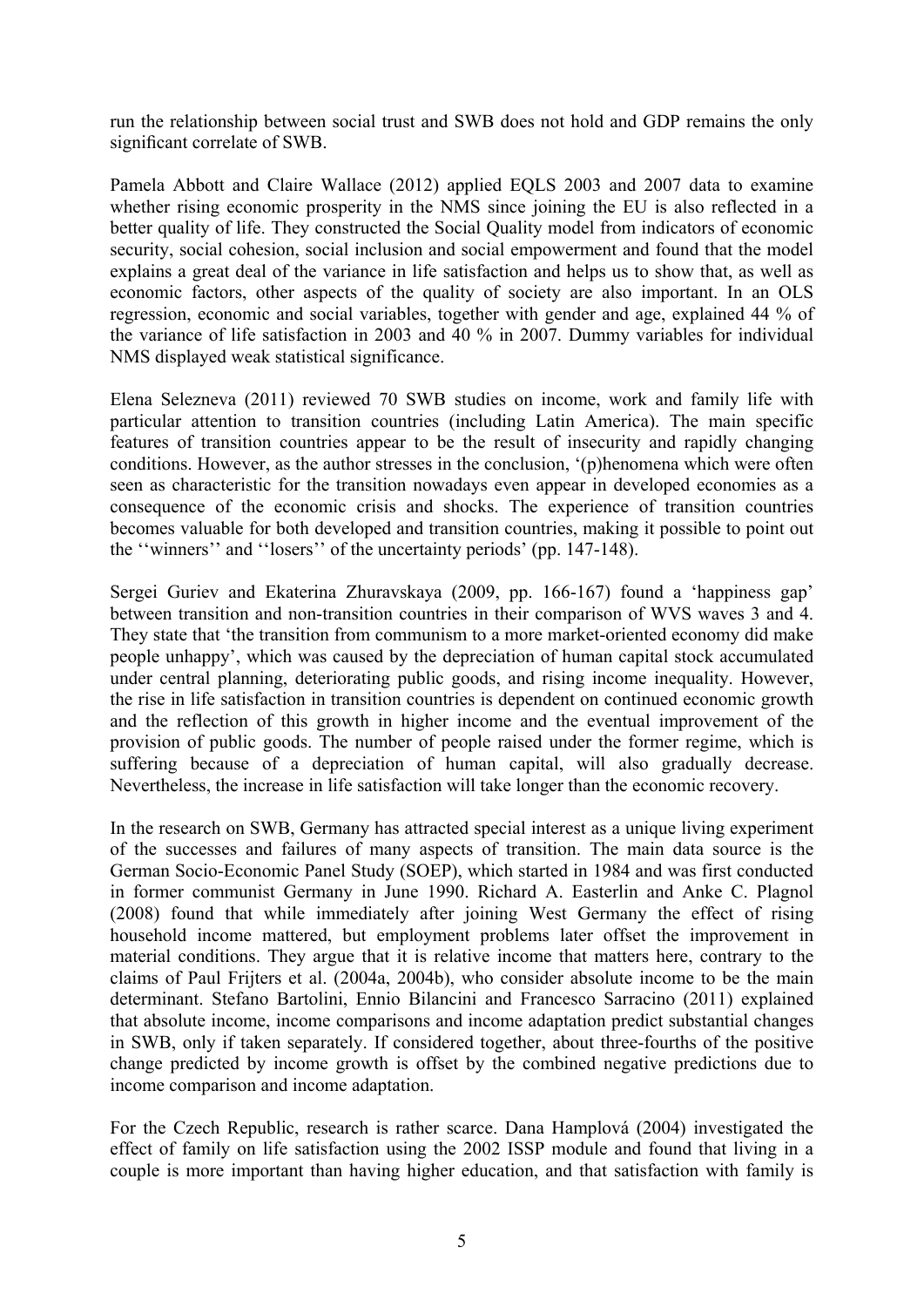more important than job satisfaction. She similarly used ESS 2002 data to compare 21 European countries (Hamplová 2006). Tomáš Sirovátka and Steven Saxonberg (2011) used ESS 2004 data to analyse the relationships between satisfaction and the welfare state in the Czech Republic. The decent level of SWB in the Czech Republic is attributed to the good performance of the welfare state (accessible public goods) and informal social networks. Jiří Večerník (2014) compared the trend in SWB in four Central European countries identifying education, economic status and family situation as its main determinants. Using ESS data, Martina Mysíková and Jiří Večerník (2013) investigated SWB and job satisfaction across Europe and applied the concept of work-role inputs and outputs.

In reference to studies quoted here and elsewhere, Andrew Dabalen and Saumik Paul (2011) sum up that on average the transition made people unhappy. However, in our view, it depends on the given time period: if we consider only the early period of the transition at the start of the 1990s, this is largely, although not entirely, true. The transition period should probably be viewed as a longer process and when it is the trend in SWB is V-shaped. Once political liberties and freedom to travel abroad became normal, the pace of economic recovery and the degree of improvement in material life conditions became the crucial factors.

#### **3. Analysis of the EVS surveys of 1991-2008**

#### *3.1 Change across time*

1

The source of our analysis is the European Values Study (EVS) which is a large-scale, crossnational European survey managed by Tilburg University. Here we use the EVS Longitudinal Data File 1981-2008 to compare changes in 13 old member states (OMS) and 11 new member states (NMS), with time observations for 1990/1991, 1999 (Sweden and Finland in 2000) and 2008/2009. In the OMS, Luxembourg and Greece are omitted because they did not participate in the 1991 wave. In the NMS, only post-communist continental European countries were included. In view of our purpose, we distinguish between former West and East Germany where possible. For the sake of brevity, the two groups of countries are here referred to as regions.

The EVS poses two separate questions on happiness and satisfaction. The question on happiness is posed at the beginning of the questionnaire and is worded as follows: 'Taking all things together, would you say you are: very happy, quite happy, not very happy, not at all happy', with the two additional response options of 'don't know' and 'no answer'. Slightly further along in the survey, the question about life satisfaction is posed in the following wording: 'All things considered, how satisfied are you with your life as a whole these days?' The respondent is asked to locate himself/herself on a 10-point scale from complete dissatisfaction to complete satisfaction. Here we use only the question on life satisfaction (LS hereinafter, but only if referring to the EVS question) assuming that the concept expresses living conditions rather than personality characteristics.<sup>2</sup>

The relatively small sample sizes in surveys (in the average, it was 1330 per country in 1991, 1204 in 1999 and 1418 in 2008) might mean that the models applied do not fit as well at the national level as they do at the 'all-country' level (e.g. Sousa-Poza and Sousa-Poza 2000). Therefore, we maintain only the transition divide, including the division of Germany into East

 $2$  The relationship between happiness and life satisfaction indicators is an important research topic that frequently figures in the relevant literature. We shall avoid it here completely owing to the lack of space. Let us just mention that Pearson correlation coefficient of life satisfaction and happiness variables in the EVS surveys was increasing from 0.49 to 0.54 in the OMS and from 0.43 to 0.51 in the NMS between 1991 and 2008.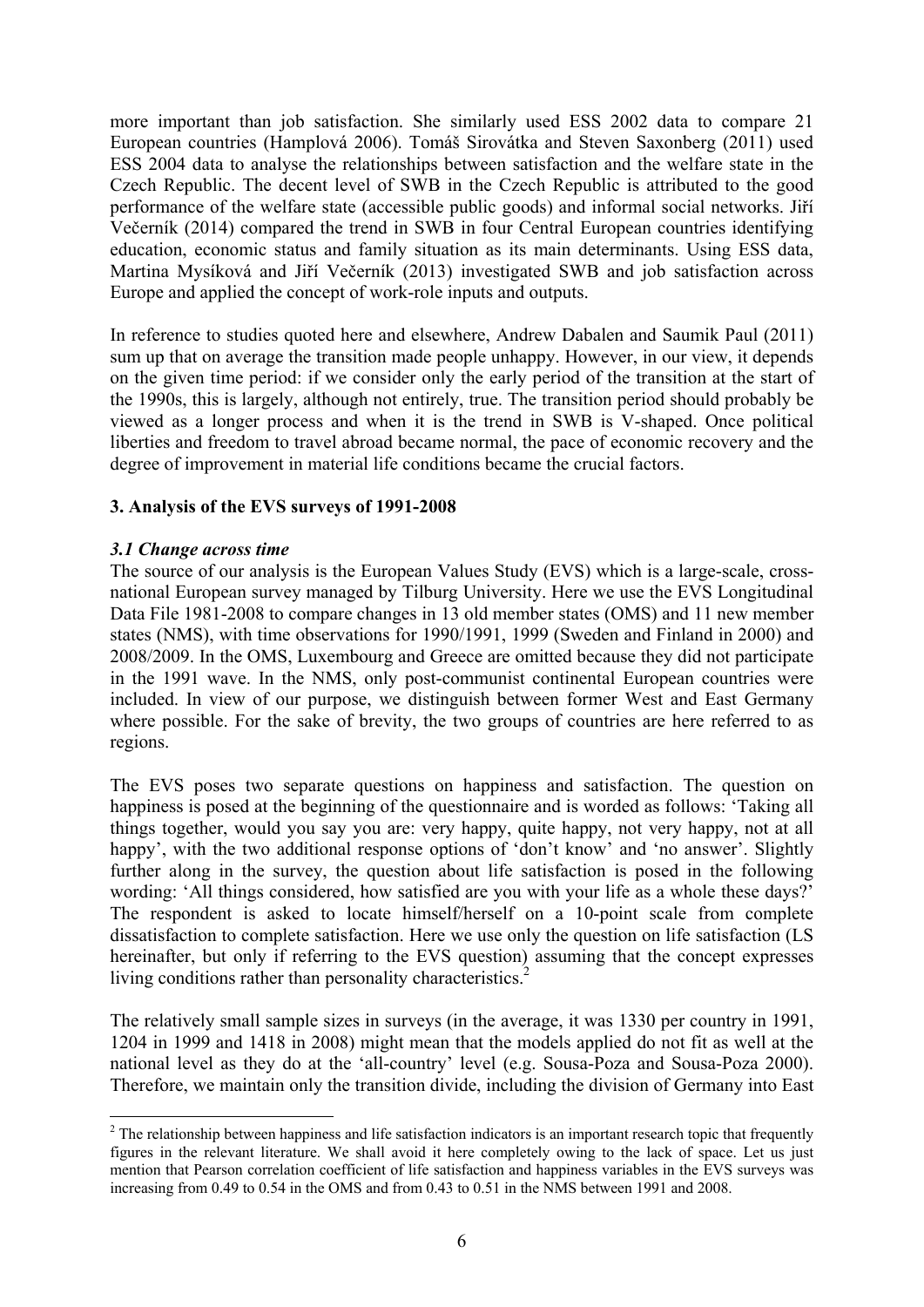and West. The distributions of answers on the LS question are left-skewed in both regions and in all three time observations, with the peak at step 8 of the scale. Across time, the distributions in the two regions become closer and the peak at step 8 is more crowded. While the percentage of respondents who locate themselves at the very top of the scale decreases over time in the OMS, it increases slightly in the NMS.

|                           |      | Life satisfaction |         | Change in the period: |               |               |
|---------------------------|------|-------------------|---------|-----------------------|---------------|---------------|
| Country                   | 1991 | 1999              | 2008    | 1999/<br>1991         | 2008/<br>1999 | 2008/<br>1991 |
| <b>OMS</b>                |      |                   |         |                       |               |               |
| Austria                   | 7.8  | 8.0               | 7.6     | 1.03                  | 0.94          | 1.09          |
| Belgium                   | 7.7  | 7.6               | 7.7     | 0.99                  | 1.01          | 0.96          |
| Denmark                   | 8.2  | 8.2               | 8.4     | 1.01                  | 1.01          | 0.82          |
| Finland                   | 7.7  | 7.9               | 7.7     | 1.02                  | 0.98          | 1.31          |
| France                    | 6.8  | 6.9               | 7.1     | 1.02                  | 1.02          | 1.10          |
| Ireland                   | 7.9  | 8.2               | 7.8     | 1.04                  | 0.95          | 0.91          |
| Italy                     | 7.3  | 7.2               | 7.1     | 0.98                  | 1.00          | 1.14          |
| Germany West              | 7.2  | 7.7               | 7.3     | 1.07                  | 0.95          | 1.17          |
| Netherlands               | 7.8  | 7.9               | 8.0     | 1.02                  | 1.02          | 1.01          |
| Portugal                  | 7.1  | 7.0               | 6.8     | 0.99                  | 0.98          | 0.93          |
| Spain                     | 7.1  | 7.1               | 7.3     | 1.00                  | 1.03          | 1.31          |
| Sweden                    | 8.0  | 7.7               | 7.6     | 0.96                  | 1.00          | 1.22          |
| UK                        | 7.5  | 7.4               | 7.5     | 0.99                  | 1.01          | 1.33          |
| Average                   | 7.5  | 7.6               | 7.6     | 1.01                  | 0.99          | 1.10          |
| <b>Standard deviation</b> | 0.4  | 0.4               | 0.4     | 0.03                  | 0.03          | 0.17          |
| <b>NMS</b>                |      |                   |         |                       |               |               |
| Bulgaria                  | 5.0  | 5.3               | 5.8     | 1.06                  | 1.09          | 1.21          |
| Czech Republic            | 6.8  | 7.1               | 7.2     | 1.03                  | 1.02          | 1.29          |
| Estonia                   | 6.0  | 5.9               | 6.7     | 0.98                  | 1.13          | 1.08          |
| Germany East              | 6.7  | 7.2               | 6.2     | 1.08                  | 0.87          | 1.38          |
| Hungary                   | 6.0  | 5.7               | 6.3     | 0.94                  | 1.10          | 1.02          |
| Latvia                    | 5.7  | 5.3               | 6.4     | 0.92                  | 1.21          | 1.17          |
| Lithuania                 | 6.0  | 5.1               | 6.4     | 0.85                  | 1.27          | 1.66          |
| Poland                    | 6.5  | 6.4               | $7.2\,$ | 0.98                  | 1.13          | 1.44          |
| Romania                   | 5.9  | 5.2               | 6.8     | 0.89                  | 1.30          | 0.94          |
| Slovakia                  | 6.8  | 6.0               | 7.3     | 0.89                  | 1.21          | 1.19          |
| Slovenia                  | 6.3  | 7.2               | 7.5     | 1.15                  | 1.04          | 1.02          |
| <b>Average</b>            | 6.2  | 6.0               | 6.7     | 0.98                  | 1.12          | 1.22          |
| <b>Standard deviation</b> | 0.5  | 0.8               | 0.5     | 0.09                  | 0.12          | 0.21          |
| NMS/OMS                   | 82.7 | 78.9              | 88.2    | 97.0                  | 111.0         | <b>110.0</b>  |

**Table 1 Life satisfaction in 1991-2008 (country averages and the index of change)** 

*Source: EVS 1991-2008. Authors' computations.*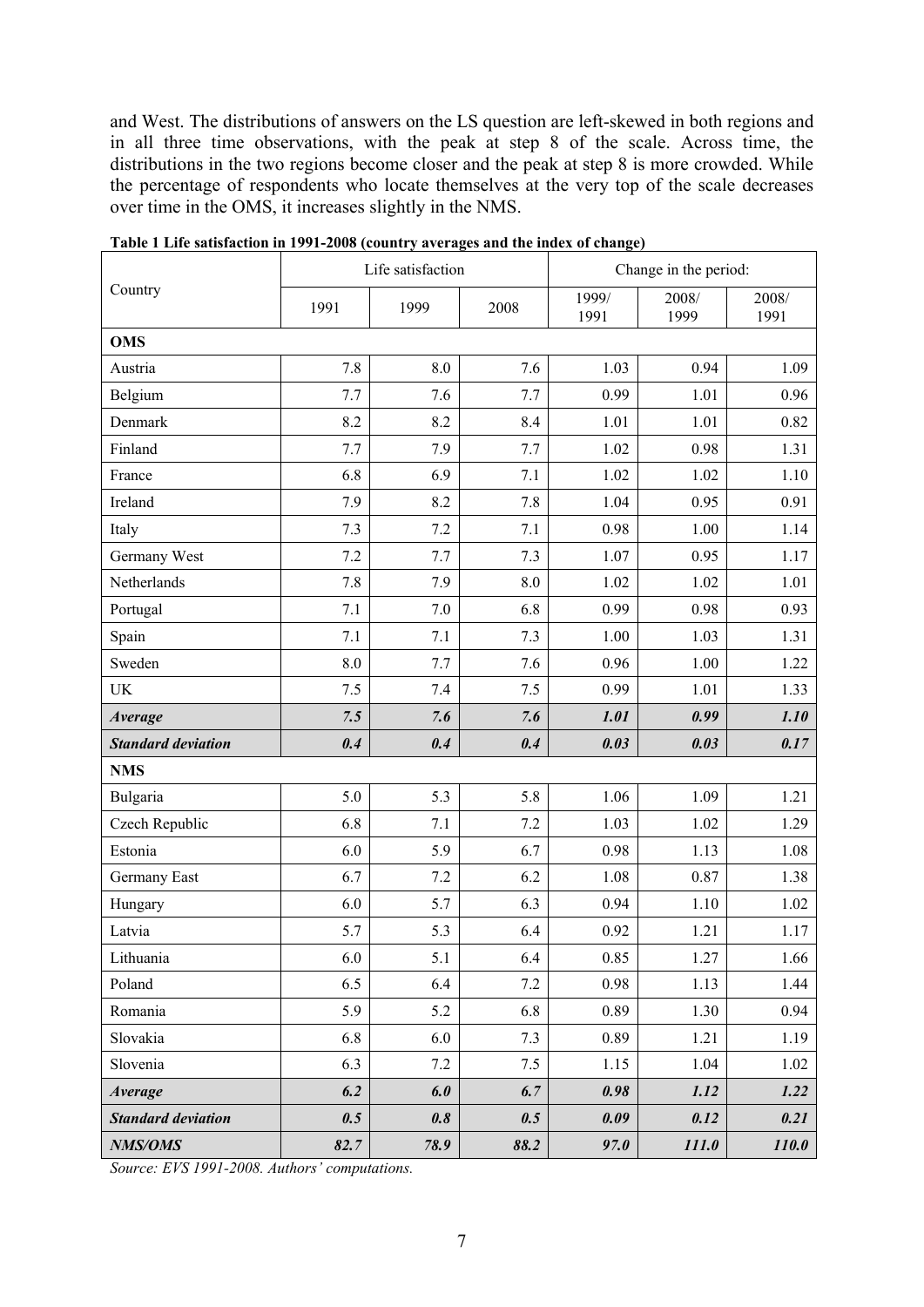Looking at the LS averages in individual countries (Table 1), we see only small ups and downs in the OMS, so their overall average across time is stable. In contrast, substantial changes occurred in the NMS and they were different in each of the two periods. The 1990s saw improvement in Bulgaria, the Czech Republic, East Germany and Slovenia and deterioration in all other NMS. By 1999, LS in the Czech Republic had reached about the same level as in France, Italy and Spain. The results thus do not confirm Easterlin's (2009) finding that the decline in SWB in 1990-1991 is of such a magnitude that the increase that ensues through to 1997 is not enough to make up for the initial collapse.

With the sole exception of East Germany, development between 1999 and 2008 was perceived positively in all the NMS. Therefore, the picture of LS in 2008 substantially differs from the situation in 1991. Due to the stagnation of LS in the OMS and its improvement in the NMS, both regions are much more alike: the NMS reached 88 % of the level of the OMS average compared to 83 % in 1991 (in the happiness indicator, they even reached 91 % of the level compared to 81 % in 1991).

#### *3.2 The effect of GDP*

On the macroeconomic level, the obvious question is how SWB indicators have developed in connection with economic performance, conventionally measured by GDP. Since this concept was not applied in communist statistics, the real change in GDP since the beginning of the transition can only be estimated, using its retrospective calculations for the early 1990s. Several bodies have done this (UN Economic Commission for Europe, EBRD, IMF, OECD, PlanEcon and the Institute of International Finance). Nauro F. Campos and Fabrizio Coricelli (2002, p. 802) summarised the vast literature on this topic and highlighted the remaining inaccuracies and lacunae in our knowledge. The only clear thing is that in the first ten years of the transition 'output fell in every single country, with no exceptions and it took longer than initially expected to recover'.

In Figure 1, we correlate the logarithm of GDP per capita adjusted to purchasing power parity (see data source and definition in the Appendix for more information) with the LS averages in individual countries, which reveals considerable differences between individual time observations. In 1991, most of the OMS were located in a rather compact cluster of both high GDP and LS. The outliers were Portugal and Ireland, where GDP was low at that time but LS was high anyway. In contrast, LS was quite low in France, in spite of the relatively high GDP. Unlike in the OMS, LS was much lower in all the NMS, ranging from averages of 5.0 in Bulgaria to 6.8 in the Czech Republic and Slovakia. While no correlation was observed between LS and GDP in the OMS, it was relevant in the NMS, where LS was dispersed on a long line very distant from the short line for the OMS.

By 1999, LS in both regions was more closely located around a single GDP line with a similar slope. The two lines nonetheless were quite separate for each region, depending on the distance between LS and GDP indicator in the two regions. They are in fact further apart than they were in 1991 owing to a slight increase in satisfaction in several of the OMS and a decrease in several of the NMS. However, the reliability of this line is much higher in the NMS and it is in fact the highest of the three time observations in both regions.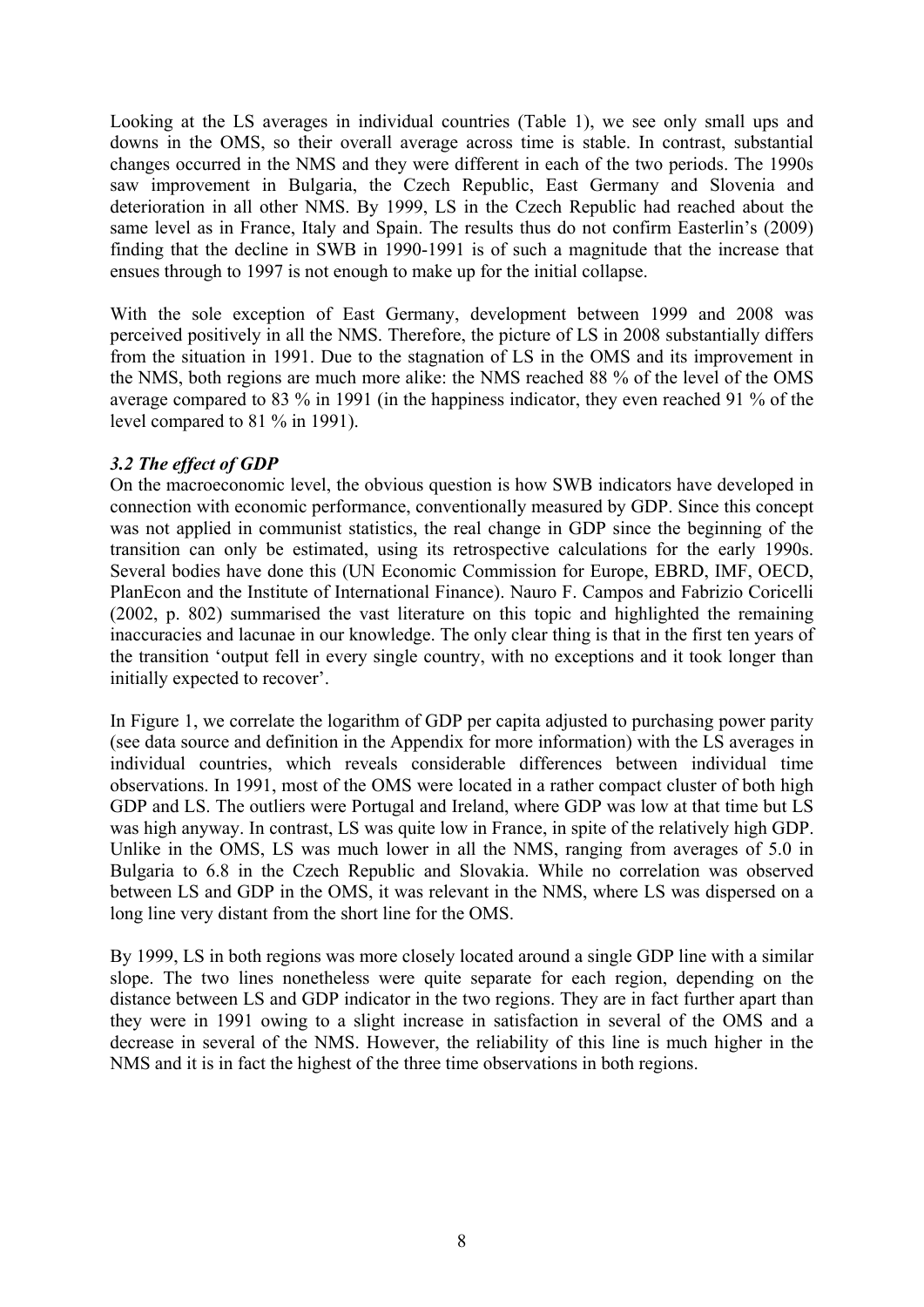

**Figure 1 Life satisfaction and (ln) GDP** 

*Source: EVS, GDP – World Bank database.*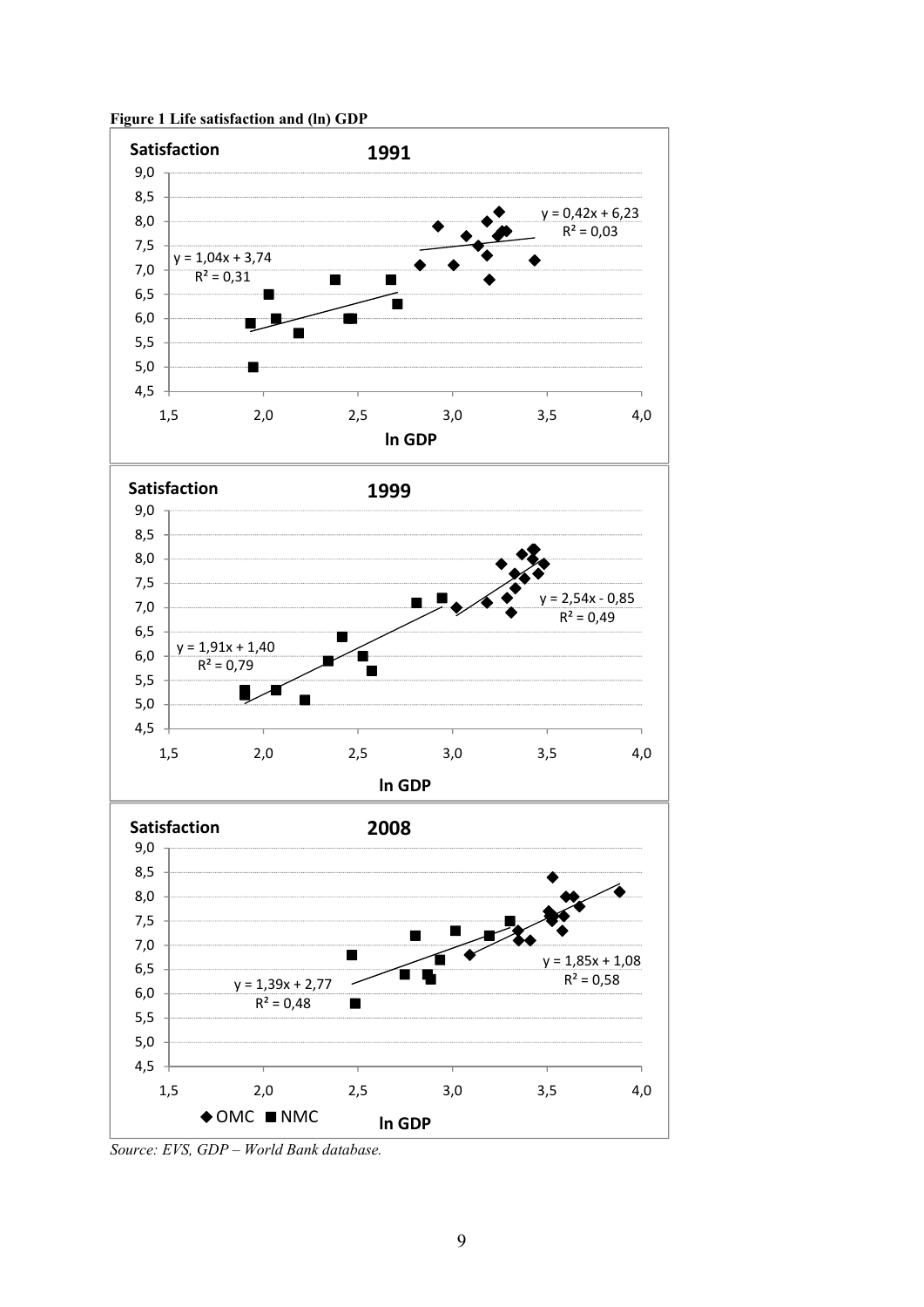By 2008, the 'convergence process' of the two regions had developed much further. The two lines of satisfaction dependency overlap and have similar slopes and degrees of reliability. The NMS shifted to the right with respect to GDP growth and upwards with respect to the LS level. Although the two regions still differ considerably in both indicators, the gap is not as striking.

If we put all the countries together and link LS with log GDP across all of them, ignoring the OMS/NMS divide, the picture develops as follows (not displayed in the figures). The correlation of GDP with LS was the strongest in 1991 (slope 1.6,  $\mathbb{R}^2$  0.66) and had weakened by 1999 (slope 1.47,  $R^2$  0.88). The last EVS results from 2008 shows the steepness of the slope as the lowest of all three time observations, while the reliability is between the values of 1991 and 1999 (slope 1.29,  $R^2$  0.72).

However, a much more interesting question is how much GDP explains LS in specific terms, i.e. compared to the characteristics of individuals and households or after controlling for them. To examine this, instead of using only LS averages for individual countries, we made individuals the unit of observation in the next part of our analysis. Before analysing it with a multilevel regression, we shall use an OLS regression to examine how much LS is determined by the characteristics of individuals and households.

#### *3.3 The effect of individual and household characteristics*

1

On the micro level, we apply an OLS regression analysis of LS with the objective characteristics of respondents and their households.<sup>3</sup> After limiting the samples to respondents aged 20-69 and excluding observations with missing values, the sample size ranges in individual years from 9,300 to 10,700 respondents in the NMS and from 10,800 to 12,700 respondents in the OMS.

While most of the explanatory variables we use are clear, there are some problems with indicators of education and income. For education, the EVS dataset of 1991 does not give the respondent's completed level of education, it only asked 'at what age did you (or will you) complete your full time education'. To make up for this we constructed three categories using the comparison of educational levels and the most common ages at which these levels were attained in the other two EVS waves. The correlation of reported and constructed levels was only about 0.65 in the later waves, which means that the effect of the attained education level in 1991 might be somewhat biased.

For the income variable, the respondent's personal income is not available at all. For household income the datasets give only income brackets of relative income, ranging from 1 to 10 in 1991 and 1999, and from 1 to 12 in 2008. The absence of a metric variable makes it impossible to adjust income to the size and composition of the household. Moreover, for the 1991 wave, even the variable for household size is missing. In the analysis we used the comparative variable included in the Longitudinal Data File where household income categories were collapsed into four categories.

<sup>&</sup>lt;sup>3</sup> Like Stanca (2010), we also compared OLS regression and ordered probit analysis and, like her, found a basic similarity of results. The correlation of coefficients obtained by OLS and the ordered probit ranged between 0.991 and 0.999 for individual regions and years. Therefore, we limit the presented data to OLS regression results only.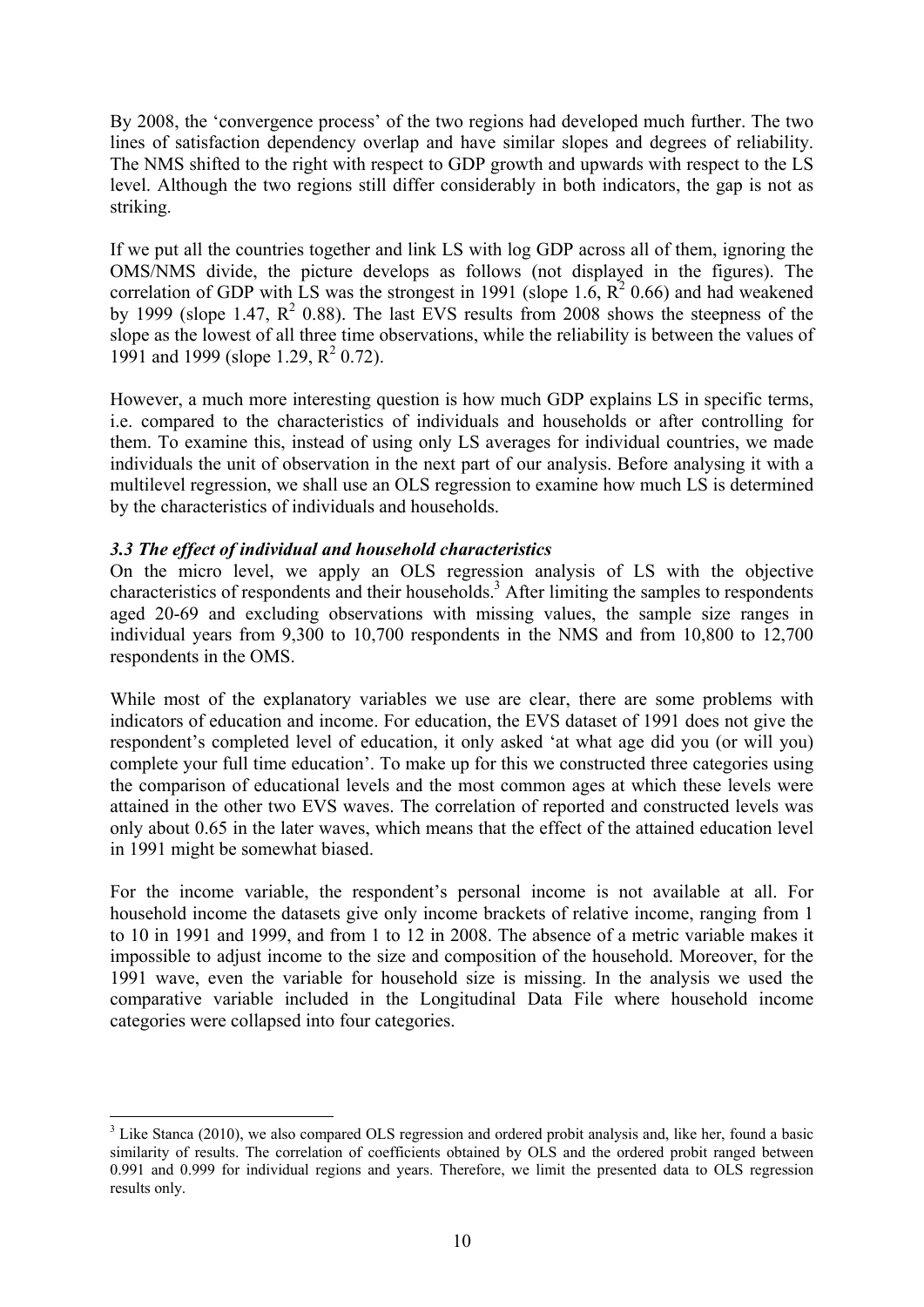|                        |             | <b>NMS</b>  |             | <b>OMS</b>  |             |             |  |
|------------------------|-------------|-------------|-------------|-------------|-------------|-------------|--|
| Variable               | 1991        | 1999        | 2008        | 1991        | 1999        | 2008        |  |
| Intercept              | $6.210***$  | $6.783***$  | $6.724***$  | $6.853***$  | $7.230***$  | $6.903***$  |  |
| Female                 | 0.053       | $0.102**$   | $0.215***$  | 0.003       | 0.053       | $0.119***$  |  |
| Age 30-39              | $-0.292***$ | $-0.422***$ | $-0.376***$ | $-0.117**$  | $-0.317***$ | $-0.343***$ |  |
| Age 40-49              | $-0.400***$ | $-0.795***$ | $-0.653***$ | $-0.190***$ | $-0.588***$ | $-0.495***$ |  |
| Age 50-59              | $-0.356***$ | $-0.729***$ | $-0.763***$ | $-0.233***$ | $-0.480***$ | $-0.453***$ |  |
| Age 60-69              | $0.177*$    | $-0.287***$ | $-0.596***$ | $0.114*$    | $-0.076$    | $-0.006$    |  |
| Secondary<br>education | $0.117**$   | $0.274***$  | $0.313***$  | 0.040       | $0.084*$    | $0.105**$   |  |
| Tertiary education     | $0.157**$   | $0.650***$  | $0.560***$  | $-0.017$    | $0.113**$   | $0.219***$  |  |
| Employee               | 0.045       | 0.077       | 0.069       | 0.068       | 0.071       | $0.138***$  |  |
| Self-employed          | 0.167       | 0.134       | $0.426***$  | $0.195***$  | 0.126       | $0.166**$   |  |
| Unemployed             | $-0.690***$ | $-1.059***$ | $-0.975***$ | $-0.943***$ | $-0.934***$ | $-0.784***$ |  |
| Married                | $0.222**$   | $0.180*$    | $0.152**$   | $0.232***$  | $0.489***$  | $0.282***$  |  |
| Widowed                | $-0.157$    | $-0.332**$  | $-0.35***$  | $-0.478***$ | $-0.52***$  | $-0.381***$ |  |
| Divorced               | $-0.353***$ | $-0.375***$ | $-0.347***$ | $-0.648***$ | $-0.121$    | $-0.222***$ |  |
| $Income - middle$      | $0.478***$  | $0.355***$  | $0.464***$  | $0.309***$  | $0.303***$  | $0.385***$  |  |
| $Income - high$        | $0.837***$  | $0.856***$  | $0.754***$  | $0.412***$  | $0.511***$  | $0.654***$  |  |
| 1 child                | $-0.005$    | $-0.077$    | 0.091       | 0.017       | 0.086       | $0.192***$  |  |
| 2 children             | 0.030       | $-0.020$    | $0.17**$    | 0.077       | $0.113*$    | $0.222***$  |  |
| $3+$ children          | 0.002       | $-0.054$    | 0.083       | $0.114*$    | $0.125*$    | $0.297***$  |  |
| $R^2$                  | 0.085       | 0.189       | 0.150       | 0.081       | 0.119       | 0.122       |  |

**Table 2 OLS regression of life satisfaction, the impact of individual characteristics** 

*Source: EVS 1991, 1999, 2008; GDP – World Bank database. Authors' computations. The models include country dummies, not presented here.* 

The regression analysis (Table 2) shows that the level of LS determination increased in parallel in both regions and in 2008 was twice what it was in 1991. At the same time, the structure of LS determination has changed, presumably as the situation in the two regions has progressed from dissimilar to similar. In 1991, there were striking differences between the regions in terms of the effects of age, education, marital status, and household income. In comparison with OMS, the relative decrease of LS in mid-age categories was much deeper. The impact of education was insignificant in the OMS but important in the NMS. The specific LS scores for widowed and divorced persons were highly significant in both regions, but more important in the OMS. While the effect of household income was highly significant in both regions, it was more important in the NMS.

When we compared the three time observations, we found a marked difference in development in the two regions. Compared to 1991, LS in the NMS in 1999 saw a slight decrease in the average and became more dispersed across countries of the region, and it became determined more by such standard features as age, education and employment, by marital status and by household income. This suggests that the early transition hit people unevenly and that its impact was intensely socially stratified in the broad sense of the term. The trend in the NMS thus contrasted with the trend in the OMS, where there was also an increase in the effect of many characteristics but that increase was weaker.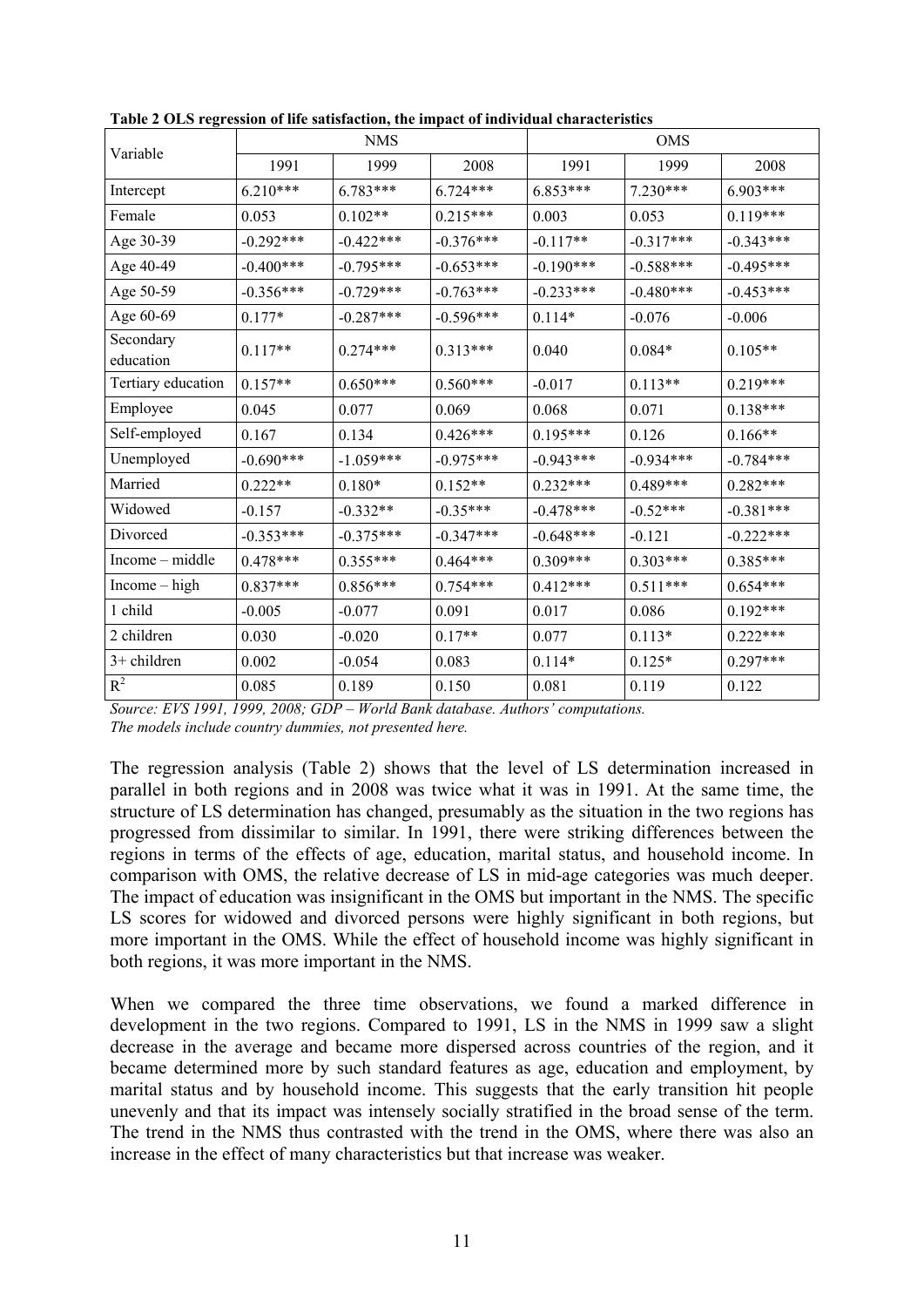Consequently, there was indeed a convergence between the two regions. However, this process was by no means a matter of the East adopting a 'Western pattern'. It was more of convergence from both sides. In the OMS, age disparities have considerably increased, but they are still less important than in the NMS. The same is also true of the impact of education, which in the OMS became statistically significant in 1999 and saw its effect strengthen further in 2008, though it remained much weaker than in the NMS. Considerable differences remain in marital status (married persons are more satisfied and divorced persons less dissatisfied in the OMS than in the NMS) and presence of children (children seem to increase the LS of people in the OMS but have almost no effect on it in the NMS).

Analyses of happiness and life satisfaction have frequently also included subjective perceptions of various aspects of life. We consider this a somewhat tricky procedure because 'partial' satisfactions are not exogenous factors of 'total' life satisfaction. If applying satisfaction with job, family and health (or, even some other evaluations), what else is the 'sum' of subjective well-being than all of this?

Nevertheless, we also examined effects of subjective variables, despite the limitations of the available data. There are only a few subjective variables in the EVS, unlike, for instance, the ESS. We can use the question asking on respondents' evaluations of personal health (given on a 5-point scale ranging from 'very good' to 'very poor') which is available in 1991 and 2008, and a job satisfaction variable (evaluations on a 10-point scale ranging from 'satisfied' to 'dissatisfied') which is available for all three years but applicable only to economically active respondents. It is a pity that the question about satisfaction with financial situation, included in 1991, was abandoned in the other waves.

In view of the limited scope of the job satisfaction variable, we used both subjective variables on the economically active population alone. Job satisfaction has a significant and stable effect on LS in both regions in all periods. Good health is also a strong predictor of LS, which the data indicate to be roughly equal to the level of job satisfaction, except in the NMS in 2008, when it is much stronger. The strong effect of job satisfaction seems to be stable, although this variable was not available in 1999. Good health understandably has much greater explanatory power for LS among the post-active population. The role of individual subjective variables is quantified in the next section.

#### *3.4 Effects of macro and micro variables*

1

The question now is how much country-level and individual indicators determine LS. What percentage of LS variance can be explained by GDP and individual characteristics and what percentage remains, statistically speaking, unexplained by the variables at our disposal? To bring GDP and individual characteristics together, we apply a multilevel regression with random intercepts and fixed slopes for individual years and regions.<sup>4</sup>

As the first step, we estimated a simple ANOVA, an empty model without any predictors (Table 3). The results confirmed the existence of cross-country variation in LS. In 1991, the percentage of LS variance due to differences across all countries was 14.1 %, which jumped to 18.8 % in 1999, but by 2008 had fallen even to below its initial level. The findings for 1999 are basically in accordance with those of Astra F. Bonini (2008), who found out that 19 % of SWB variance is due to cross-country differences (her coverage of countries was much

<sup>&</sup>lt;sup>4</sup> Originally, we included also other variables, such as the unemployment rate, life expectancy, and income inequality (measured by Gini coefficient), but abandoned them because of their statistical insignificance in majority of cases.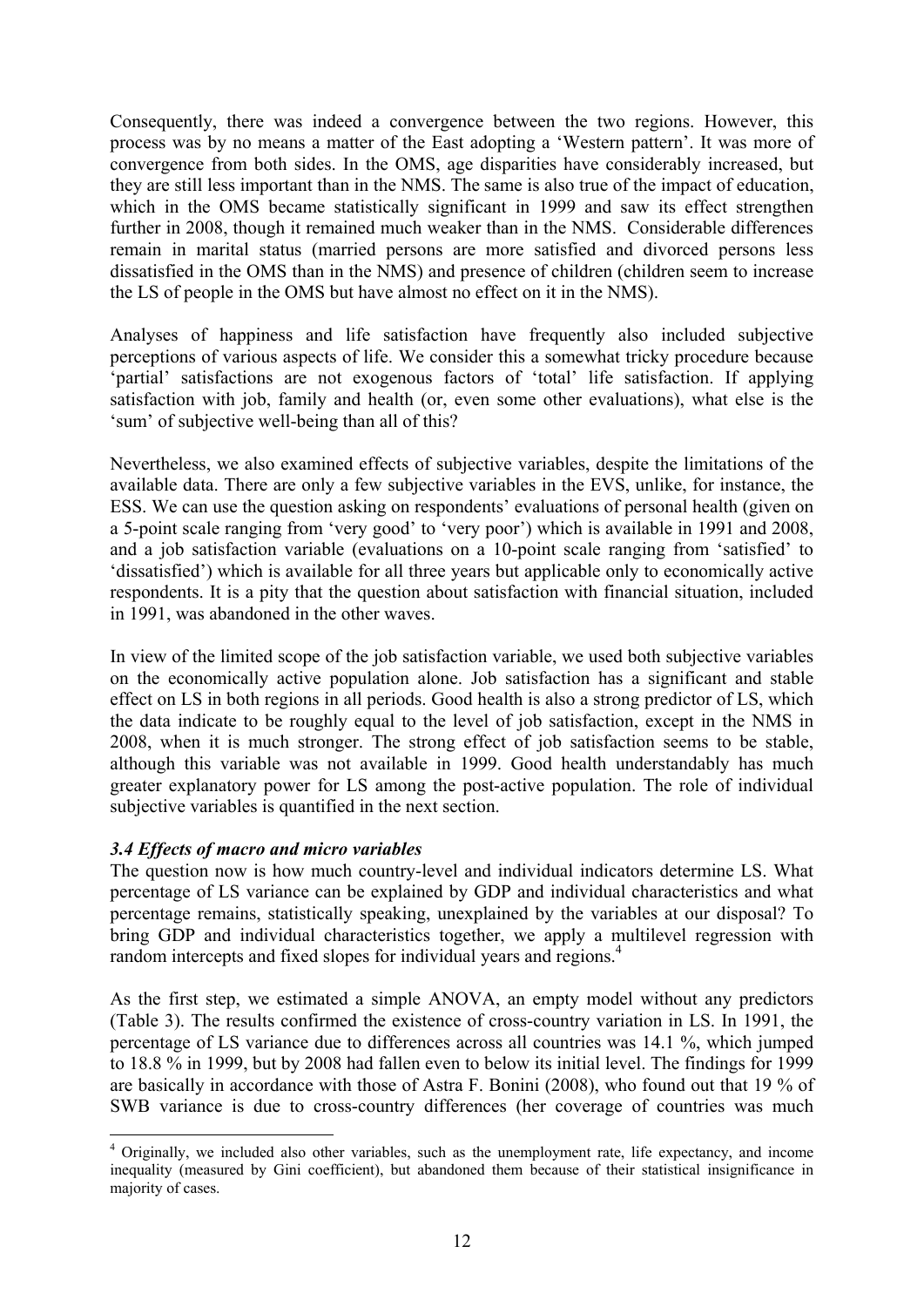broader). In our case, this figure mainly derives from cross-country variance in the NMS, since it is stable over time in the OMS (at about 5 %).

|                                 | <b>NMS</b> |            | <b>OMS</b>                                              |            |            | Total      |            |            |            |
|---------------------------------|------------|------------|---------------------------------------------------------|------------|------------|------------|------------|------------|------------|
|                                 | 1991       | 1999       | 2008                                                    | 1991       | 1999       | 2008       | 1991       | 1999       | 2008       |
| <b>ANOVA:</b>                   |            |            |                                                         |            |            |            |            |            |            |
| Between-<br>country<br>variance | 5.4        | 10.6       | 6.5                                                     | 4.4        | 5.5        | 4.9        | 14.1       | 18.8       | 8.8        |
| Within-<br>country<br>variance  | 94.6       | 89.4       | 93.5                                                    | 95.6       | 94.5       | 95.1       | 85.9       | 81.2       | 91.2       |
| Model 1 - GDP                   |            |            |                                                         |            |            |            |            |            |            |
| Intercept                       | $5.045***$ | $4.184***$ | $5.753***$                                              | $7.177***$ | 4.874***   | $5.650***$ | $5.270***$ | 4.689***   | 5.714***   |
| <b>GDP</b>                      | $0.106*$   | $0.150***$ | 0.053                                                   | 0.014      | $0.096***$ | $0.057**$  | $0.092***$ | $0.104***$ | $0.055***$ |
| Explained variance:             |            |            |                                                         |            |            |            |            |            |            |
| between-<br>country             | 28.6       | 82.4       | 13.2                                                    | $-8.3$     | 47.1       | 34.1       | 67.6       | 87.6       | 55.0       |
| within-<br>country              | 0.0        | 0.0        | 0.0                                                     | 0.0        | 0.0        | 0.0        | 0.0        | 0.0        | 0.0        |
| total                           | 1.5        | 8.7        | 0.9                                                     | $-0.4$     | 2.6        | 1.7        | 9.5        | 16.4       | 4.8        |
|                                 |            |            | Model 2 - GDP plus objective individual characteristics |            |            |            |            |            |            |
| Explained variance:             |            |            |                                                         |            |            |            |            |            |            |
| between-<br>country             | 29.1       | 80.0       | 29.7                                                    | $-2.2$     | 48.9       | 41.0       | 69.1       | 86.2       | 61.8       |
| within-<br>country              | 3.5        | 9.8        | 9.6                                                     | 4.5        | 7.3        | 7.6        | 3.8        | 8.0        | 8.2        |
| total                           | 4.9        | 17.2       | 10.9                                                    | 4.2        | 9.5        | 9.2        | 13.0       | 22.7       | 12.9       |

**Table 3 Multilevel regression of life satisfaction, the impact of GDP and individual objective characteristics** 

*Source: EVS 1991, 1999, 2008; GDP – World Bank database. Authors' computations.* 

Model 1 in Table 3 shows the LS variance explained by GDP. In the NMS, GDP explained 28.6 % of the between-country variance in 1991, 82.4 % in 1999 and a mere 13.2 % in 2008. In the OMS, GDP gained in importance in 1999 and its effect slightly decreased in 2008. In the NMS, it completely lost its statistical significance in 2008. Over the two decades, GDP's contribution to the explained between-country variance and its impact on LS both assumed an inverted-V shape, with a sharp decrease in the NMS. At its peak in 1999, the between-country variance in the NMS accounted for 10.6 %, of which over 80 % was explained by GDP. This means that GDP alone explained 8.7 % of the total variance in LS in the NMS, which is an extraordinarily strong result.

The purpose of the analysis is to compare the GDP effect with individual characteristics. As we can see, most of the LS variance is attributable to individual differences. Model 2 in Table 3 shows the explained variance after individual objective characteristics are added. In terms of the explained within-country variance, the importance of individual characteristics rose during the 1990s and remained stable in 2008. Moreover, in 2008, the individual characteristics also contributed considerably to the explained between-country variance in both regions, as the comparison of Model 1 and Model 2 shows.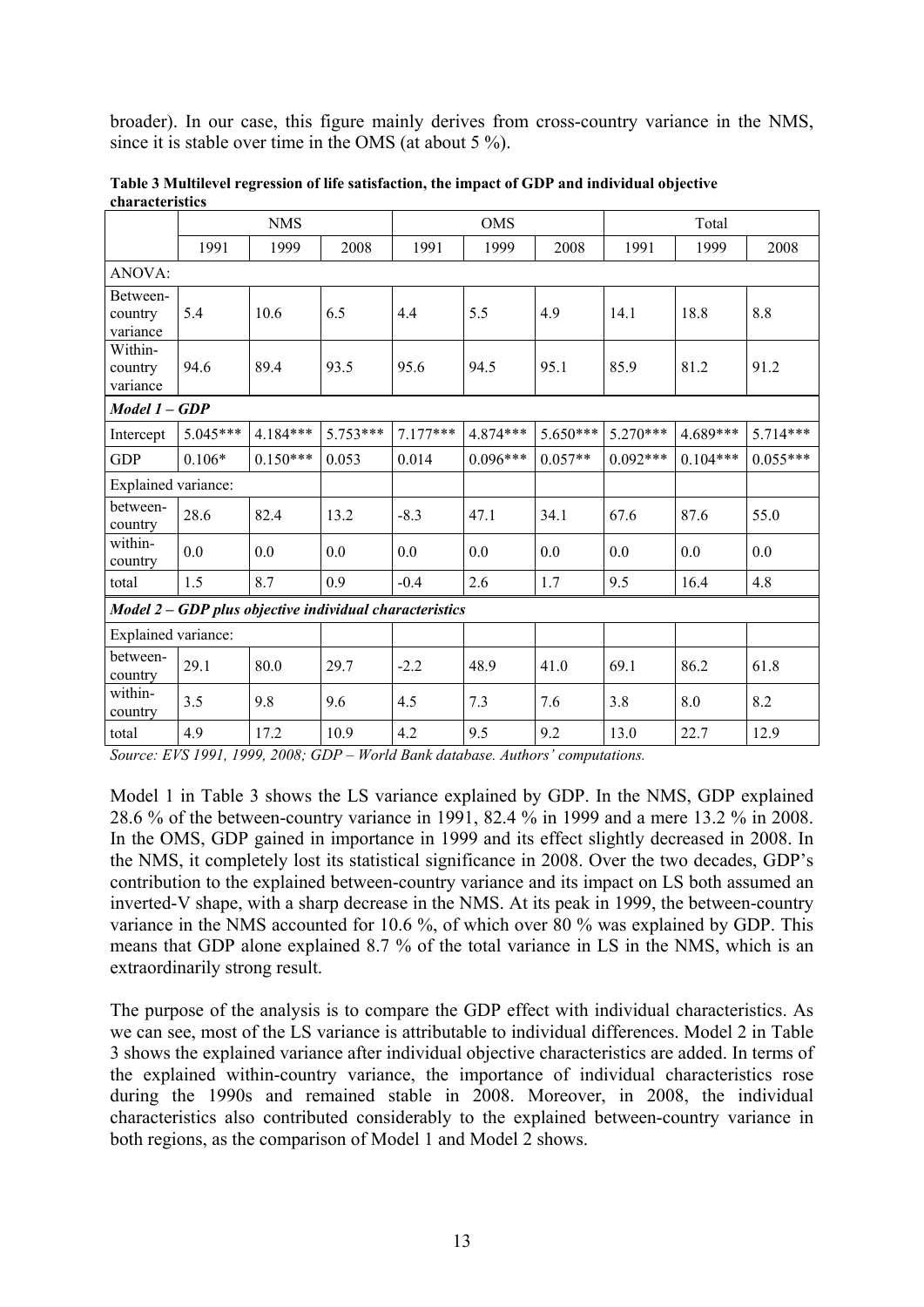|                                                                               | <b>NMS</b> |            |            | <b>OMS</b> | Total      |            |  |
|-------------------------------------------------------------------------------|------------|------------|------------|------------|------------|------------|--|
|                                                                               | 1991       | 2008       | 1991       | 2008       | 1991       | 2008       |  |
| ANOVA:                                                                        |            |            |            |            |            |            |  |
| Between-country<br>variance                                                   | 6.2        | 5.8        | 5.3        | 5.0        | 15.8       | 7.7        |  |
| Within-country variance                                                       | 93.8       | 94.2       | 94.7       | 95.0       | 84.2       | 92.3       |  |
| Model 1 – GDP                                                                 |            |            |            |            |            |            |  |
| Intercept                                                                     | $5.056***$ | $6.060***$ | $7.352***$ | $5.682***$ | $5.322***$ | $6.100***$ |  |
| <b>GDP</b>                                                                    | $0.110*$   | 0.051      | 0.010      | $0.059***$ | $0.093***$ | $0.047***$ |  |
| Explained variance:                                                           |            |            |            |            |            |            |  |
| between-country                                                               | 28.9       | 18.8       | $-9.5$     | 44.5       | 66.1       | 55.6       |  |
| within-country                                                                | 0.0        | 0.0        | 0.0        | 0.0        | 0.0        | 0.0        |  |
| total                                                                         | 1.8        | 1.1        | $-0.5$     | 2.2        | 10.5       | 4.3        |  |
| Model 2 - GDP plus objective individual characteristics                       |            |            |            |            |            |            |  |
| Explained variance:                                                           |            |            |            |            |            |            |  |
| between-country                                                               | 30.6       | 24.2       | $-1.8$     | 47.6       | 69.0       | 58.0       |  |
| within-country                                                                | 2.7        | 5.0        | 2.1        | 4.7        | 2.3        | 4.6        |  |
| total                                                                         | 4.4        | 6.1        | 1.9        | 6.8        | 12.8       | 8.7        |  |
| Model 3 - GDP, objective individual characteristics plus subjective variables |            |            |            |            |            |            |  |
| Explained variance:                                                           |            |            |            |            |            |            |  |
| between-country                                                               | 43.7       | 42.5       | 65.5       | 65.0       | 82.7       | 68.4       |  |
| within-country                                                                | 15.2       | 23.3       | 21.4       | 22.4       | 17.6       | 22.8       |  |
| total                                                                         | 17.0       | 24.4       | 23.7       | 24.5       | 27.9       | 26.3       |  |

**Table 4 Multilevel regression of life satisfaction, the impact of GDP, and individual objective and subjective characteristics (only economically active persons)** 

*Source: EVS 1991, 1999, 2008; GDP – World Bank database. Authors' computations.* 

Finally, we added the two subjective variables – job satisfaction and evaluation of personal health – to the analysis, but only for economically active respondents and omitting the observation of 1999, when the question about respondent's health perception was not asked (Table 4). Model 3 shows that the explained within-country variance increased substantially in comparison with Model 2. These two subjective variables contributed much more to the explained within-country variance than all included objective individual characteristics. While the effect on explained within-country variance was stronger in OMS than in NMS in 1991, it was balanced in 2008. The subjective variables also contributed considerably to the explained between-country variance and had an extremely strong effect in the OMS in 1999.

#### **4. Beyond 2008: from transition to crisis**

By coincidence, the last EVS survey was conducted when the financial crisis and subsequent economic recession started to set in. Therefore, the question is what development SWB has undergone since then. A comparison of SWB indicators with macroeconomic indicators should tell us about how citizens of individual countries view recent developments. Has the recession affected people's perceptions more in transition or in non-transition countries or has this divide already lost its explanatory value? Did the convergence of SWB in the two regions continue after 2008, in the conditions of a unified Europe sharing the impact of the global economic recession?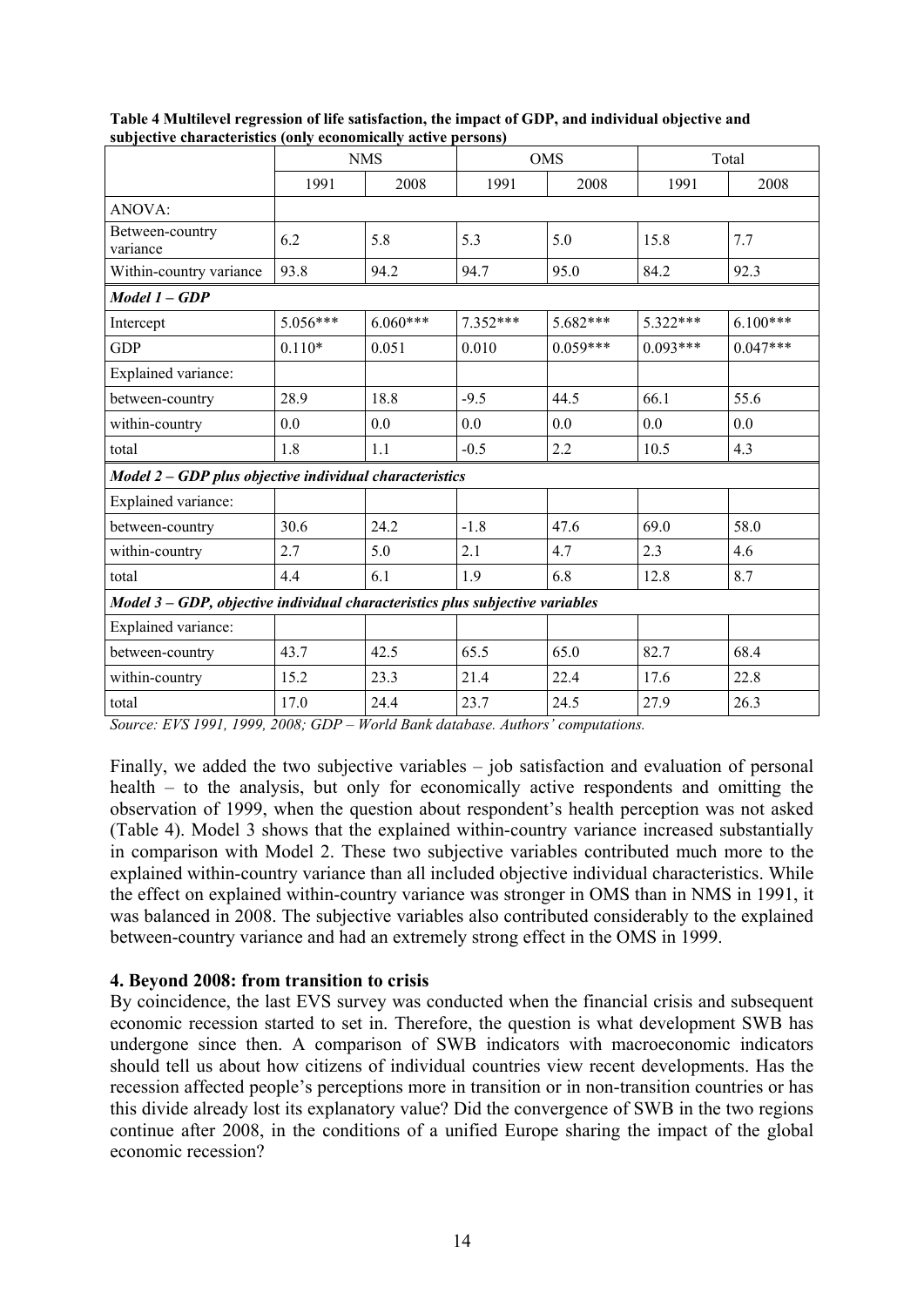Before turning to SWB indicators, let's first check whether, after 2008, the NMS differ substantially from the OMS in such crucial economic terms as GDP growth and the unemployment rate (see the Table in the Appendix). Basic macro-economic statistics show that between 2008 and 2012 GDP fell in the OMS on average by three percentage points (much more in Ireland, Italy and Spain), but maintained its average level in the NMS (with a remarkable increase in Poland compared to the deepest decline in Slovenia). As regards the unemployment rate, the averages in the two regions were the same in 2008 (6.4 %), but then increased considerably to 10 % in the OMS and 11 % in the NMS. In both regions, the disparities between individual countries grew dramatically, the extreme being the 25 % unemployment rate in Spain.

Another set of context indicators is provided by the European Union Statistics on Income and Living Conditions (EU-SILC), collected from surveys conducted on large samples of households since 2005 in all EU countries. With these surveys it is possible to observe various indicators across time and countries. They include, among other indicators, measures of income inequality, the income-derived poverty risk and the respondent's assessment of the household's difficulty in making ends meet. The ability to make ends meet is measured on a six-item scale ranging from 'with great difficulty' to 'very easily'. Only the first category is displayed in the Table in the Appendix.

These indicators show that there was no increase in average income inequality in the two regions. By contrast, the income-derived poverty risk does differ: a not insignificant increase occurred in the OMS, but a little decrease in the NMS. In particular, the two regions differ with respect to the trend of the poverty risk and the declared difficulties of households in making ends meet. While in the OMS, both indicators indicate a nearly parallel increase, in the NMS, the poverty risk decreased slightly (together with income inequality) while declared financial difficulties – already on a much higher level than in the OMS – rose considerably. Such a divergence suggests that the explanatory value of the risk-of-poverty indicator in lowincome countries may be somewhat limited.

However, even with each region the trends in these indicators vary widely. Income inequality, and subsequently also the income-derived poverty risk, rose most in Denmark, France and Sweden among the OMS, and in Hungary and Slovakia among the NMS. Although the diversity of the poverty risk within the NMS diminished in recent years, there is still a huge difference between the Czech Republic (10 %) and the Balkan countries (21-23 %). The biggest disparities within the regions are observed in the ability to make ends meet: among the OMS, households in Portugal, Italy and Spain declare the most problems, and in the NMS households in the Balkan countries and Hungary have even greater difficulty managing the family budget.

To describe the recent development of SWB indicators several sources that were mentioned in the first part of the article can be used. There are the biannual European Social Surveys, the semi-annual Eurobarometer Standard Surveys, and the two European Quality of Life Surveys conducted in 2007 and 2011/12. To assess the quality of those surveys (plus the EVS and the ISSP), Ulrich Kohler (2007) compared the documentation and sampling process they used and their compatibility with external and internal criteria of representativeness. In terms of these criteria, he ranked the ESS as the best, the EVS as second best, the ISSP and the EQLS as third and fourth, and the Eurobarometer as last on the author's quality ladder.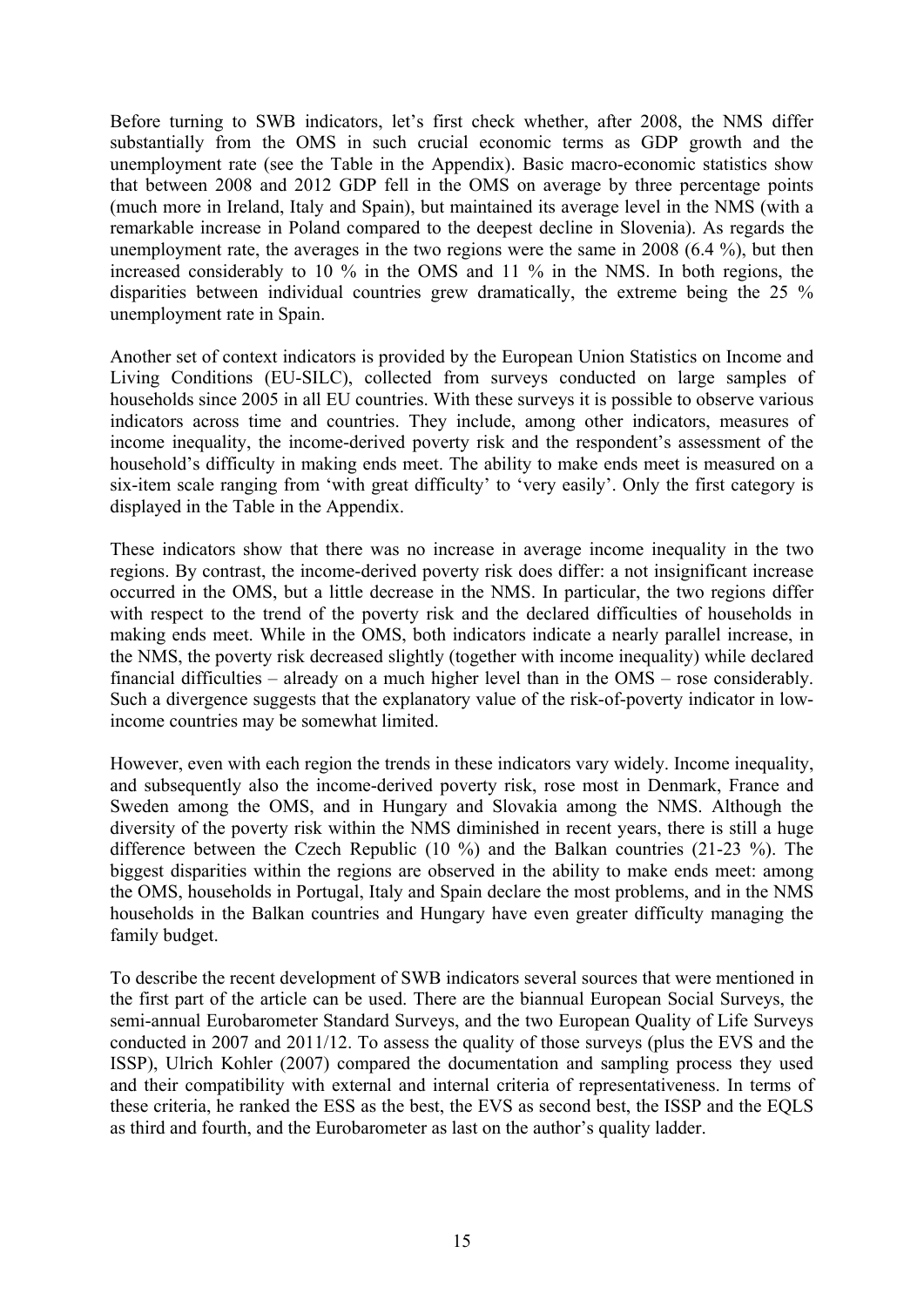|                           |      | Eurobarometer (1-4) |      |      | $ESS (0-10)$         |                      |      | EQLS $(1-10)$ |  |  |
|---------------------------|------|---------------------|------|------|----------------------|----------------------|------|---------------|--|--|
| Country                   | 2008 | 2010                | 2012 | 2008 | 2010                 | 2012                 | 2007 | 2011/12       |  |  |
| <b>OMS</b>                |      |                     |      |      |                      |                      |      |               |  |  |
| Austria                   | 3.0  | 3.0                 | 3.0  | 7.4  |                      |                      | 6.9  | 7.7           |  |  |
| Belgium                   | 3.1  | 3.2                 | 3.2  | 7.3  | 7.5                  | 7.4                  | 7.5  | 7.4           |  |  |
| Denmark                   | 3.6  | 3.7                 | 3.7  | 8.5  | 8.3                  | 8.6                  | 8.5  | 8.4           |  |  |
| Finland                   | 3.3  | 3.3                 | 3.2  | 7.9  | 7.9                  | 8.1                  | 8.2  | 8.1           |  |  |
| France                    | 2.9  | 3.0                 | 3.0  | 6.3  | 6.3                  |                      | 7.3  | 7.2           |  |  |
| Ireland                   | 3.2  | 3.2                 | 3.1  | 7.1  | 6.6                  | 6.8                  | 7.6  | 7.4           |  |  |
| Italy                     | 2.6  | 2.7                 | 2.5  |      |                      |                      | 6.6  | 6.9           |  |  |
| Germany West*             | 3.0  | 3.1                 | 3.1  | 7.4  | 7.1                  | 7.7                  | 7.2  | 7.2           |  |  |
| Netherlands               | 3.5  | 3.5                 | 3.4  | 7.7  | 7.8                  | 7.9                  | 7.9  | 7.7           |  |  |
| Portugal                  | 2.4  | 2.3                 | 2.1  | 5.7  | 5.9                  | 6.0                  | 6.2  | 6.8           |  |  |
| Spain                     | 3.0  | 2.9                 | 2.8  | 7.3  | 7.3                  | 6.9                  | 7.3  | 7.5           |  |  |
| Sweden                    | 3.4  | 3.4                 | 3.5  | 7.9  | 7.9                  | 7.9                  | 8.3  | 8.0           |  |  |
| <b>UK</b>                 | 3.2  | 3.3                 | 3.3  | 7.1  | 7.2                  | 7.3                  | 7.3  | 7.3           |  |  |
| <b>Average</b>            | 3.1  | 3.1                 | 3.1  | 6.7  | 6.1                  | 6.2                  | 7.4  | 7.5           |  |  |
| <b>Standard deviation</b> | 0.3  | 0.4                 | 0.4  | 2.1  | 2.8                  | 3.0                  | 0.7  | 0.5           |  |  |
| <b>NMS</b>                |      |                     |      |      |                      |                      |      |               |  |  |
| Bulgaria                  | 2.2  | 2.2                 | 2.2  | 4.4  | 4.9                  | 4.4                  | 5.0  | 5.5           |  |  |
| Czech Republic            | 2.9  | 2.9                 | 2.8  | 6.7  | 6.4                  | 6.7                  | 6.6  | 6.4           |  |  |
| Estonia                   | 2.8  | 2.8                 | 2.8  | 6.2  | 6.5                  | 6.2                  | 6.7  | 6.3           |  |  |
| Germany East              |      |                     |      | 6.6  | 6.4                  | 7.0                  |      |               |  |  |
| Hungary                   | 2.3  | 2.4                 | 2.3  | 5.3  | 5.8                  | 5.6                  | 6.0  | 6.2           |  |  |
| Latvia                    | 2.6  | 2.6                 | 2.7  | 5.9  |                      |                      | 6.3  | 6.7           |  |  |
| Lithuania                 | 2.6  | 2.5                 | 2.7  | 5.0  | 5.1                  |                      | 5.6  | 5.8           |  |  |
| Poland                    | 2.8  | 2.9                 | 2.9  | 6.9  | 7.0                  | 7.3                  | 6.9  | 7.1           |  |  |
| Romania                   | 2.5  | $2.2\,$             | 2.4  | 6.1  | $\ddot{\phantom{a}}$ | $\ddot{\phantom{0}}$ | 6.5  | 6.7           |  |  |
| Slovakia                  | 2.8  | 2.9                 | 2.7  | 6.5  | 6.6                  | 6.8                  | 6.7  | 6.4           |  |  |
| Slovenia                  | 3.1  | 3.0                 | 3.0  | 6.9  | 7.0                  | 7.0                  | 7.2  | 7.0           |  |  |
| <b>Average</b>            | 2.4  | 2.4                 | 2.4  | 6.0  | 5.1                  | 4.6                  | 5.8  | 5.8           |  |  |
| <b>Standard deviation</b> | 1.0  | 1.0                 | 1.0  | 1.4  | 2.6                  | 3.0                  | 2.4  | 2.4           |  |  |
| NMS/OMS                   | 87.1 | 83.9                | 87.1 | 82.2 | 84.9                 | 85.3                 | 86.5 | 85.3          |  |  |

#### **Table 5 Life satisfaction in 2007-2012**

*Source: Eurobarometer, ESS, EQLS – see Databases. Authors' computations.* 

\* In Eurobarometer and EQLS surveys, available figures are only for the whole Germany.

We examined the three data sources in detail to check not only the resulting trend but also data consistency (Table 5). Contrary to possible expectations, we found that no dramatic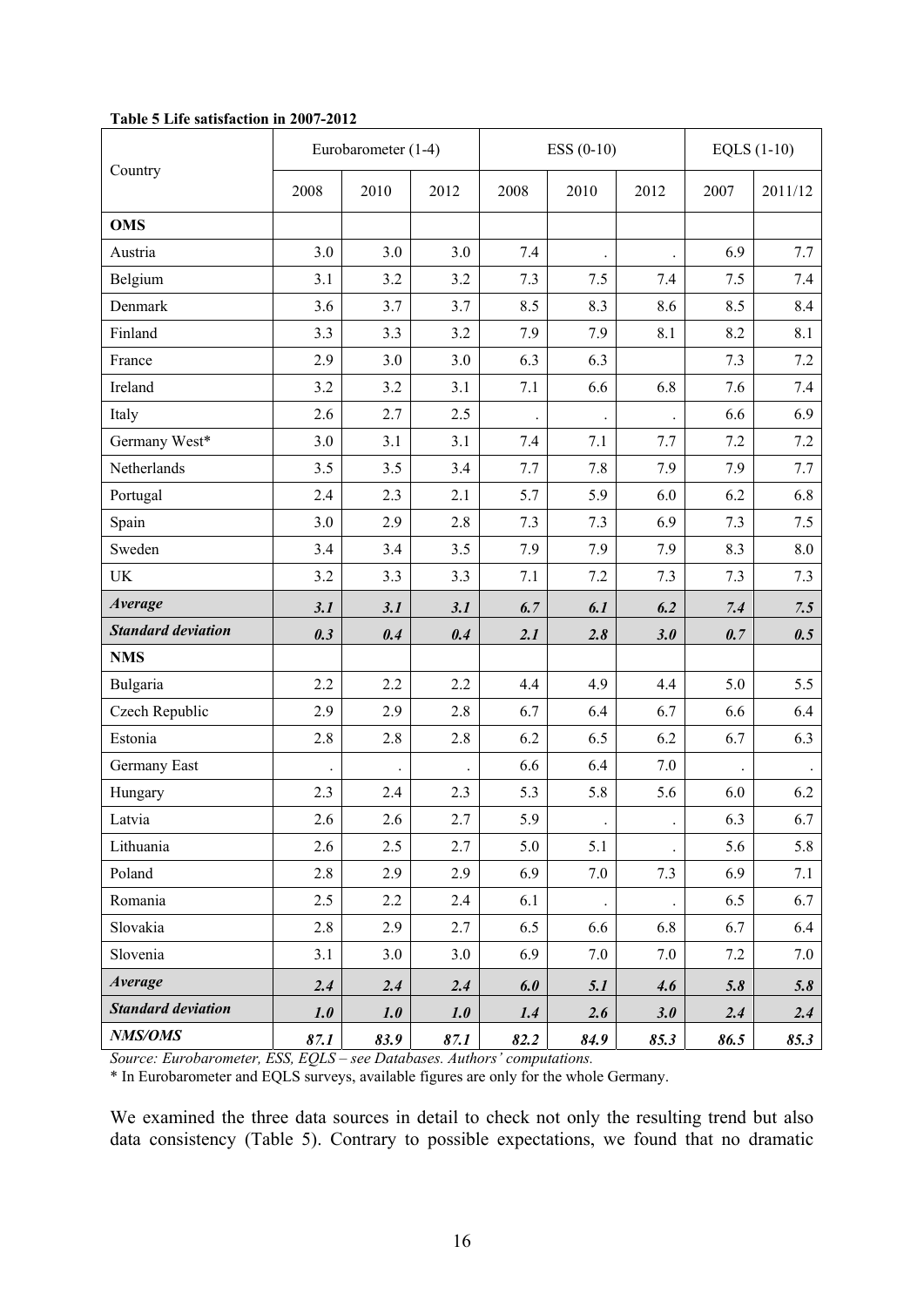change – if any – occurred in levels of satisfaction after  $2008$ <sup>5</sup> Stability prevails, and instead of deterioration we see an improvement, which, according to ESS data, occurred between 2008 and 2010 in the NMS and between 2008 and 2012 in the OMS. In spite of a slight convergence of the two regions, a considerable gap between them remains. Disparities between countries remained on about the same level also according to the Eurobarometer and ESS surveys (where the increase in 2012 is also due to the absence of data for several countries at that time).

Significant inconsistencies appear when different surveys are compared by individual countries. The main 'troublemaker' seems to be the EQLS, which in the OMS indicates deterioration in Sweden, but improvement in three South European countries which the other surveys report as experiencing a decline in life satisfaction. A similar problem, again according to the EQLS, is the rather surprising rise of satisfaction levels in Hungary, Bulgaria and Romania, which also contradicts the findings of the other surveys. It should also be remembered that the life satisfaction question asked about short-term feelings (All things considered, how satisfied would you say you are with your life these days?), unlike the happiness question having a broader meaning (Taking all things together, how happy would you say you are?).

The 'anomalies with the macroeconomic story' were discussed in the most recent EQLS report and a possible source of the unexpected results found in the comparison was identified as the different locations of the life satisfaction question in the questionnaires. In 2007, 'the question directly followed the social exclusion index items, which are all negatively worded. In 2011, however, a question on feeling close to people in one's local area was inserted between the social exclusion index question and the life satisfaction question. This positively worded question might have reset people's responses, meaning that they responded more positively to the life satisfaction question.' (Eurofound 2013, p. 86)

It seems that the impact of the economic recession on the general population is not as great as might have been assumed and expected. It is hard to explain why households did not registered much or at all the effects of the economic recession. Despite the absence of any big changes, a decline of satisfaction is stated anyway, stressing even very small changes as important. The OECD's latest report *How's Life?,* in its analysis of data from the Gallup World Poll, notes:

*'Subjective well-being has also deteriorated during the crisis. In the OECD area as a whole, life satisfaction decreased in 2009, increased in 2010 as economic activity picked up and fell again in 2011. The decline in life satisfaction has been especially visible in the euro area, especially in countries most affected by the crisis. For instance, over the four years to 2012, average life satisfaction declined by more than 20 % in Greece and by around 12 % in Italy and 10 % in Spain. Life satisfaction also declined in Hungary (6 %), the United States (7 %), Turkey (5 %), New Zealand (5 %), Belgium (4 %) and Denmark (4 %). On the other hand, life satisfaction increased by more than 4 % in Germany and Israel and by more than 5 % in Mexico, the Russian Federation and Sweden.' (OECD 2013, p. 88)* 

We can compare the Gallup data on life satisfaction with the – probably more reliable – ESS data only for Spain between 2008 and 2012 (against Gallup's 10 % only a 5 % decrease) and

1

<sup>&</sup>lt;sup>5</sup> For 15 advanced countries, a missing decline in happiness during years of financial crisis was already stated by Bent Greve (2012) on the base of 2006-2010 ESS data. The same concluded also Steven Saxonberg (manuscript) who analysed 2006-2010 ESS data of 27 countries.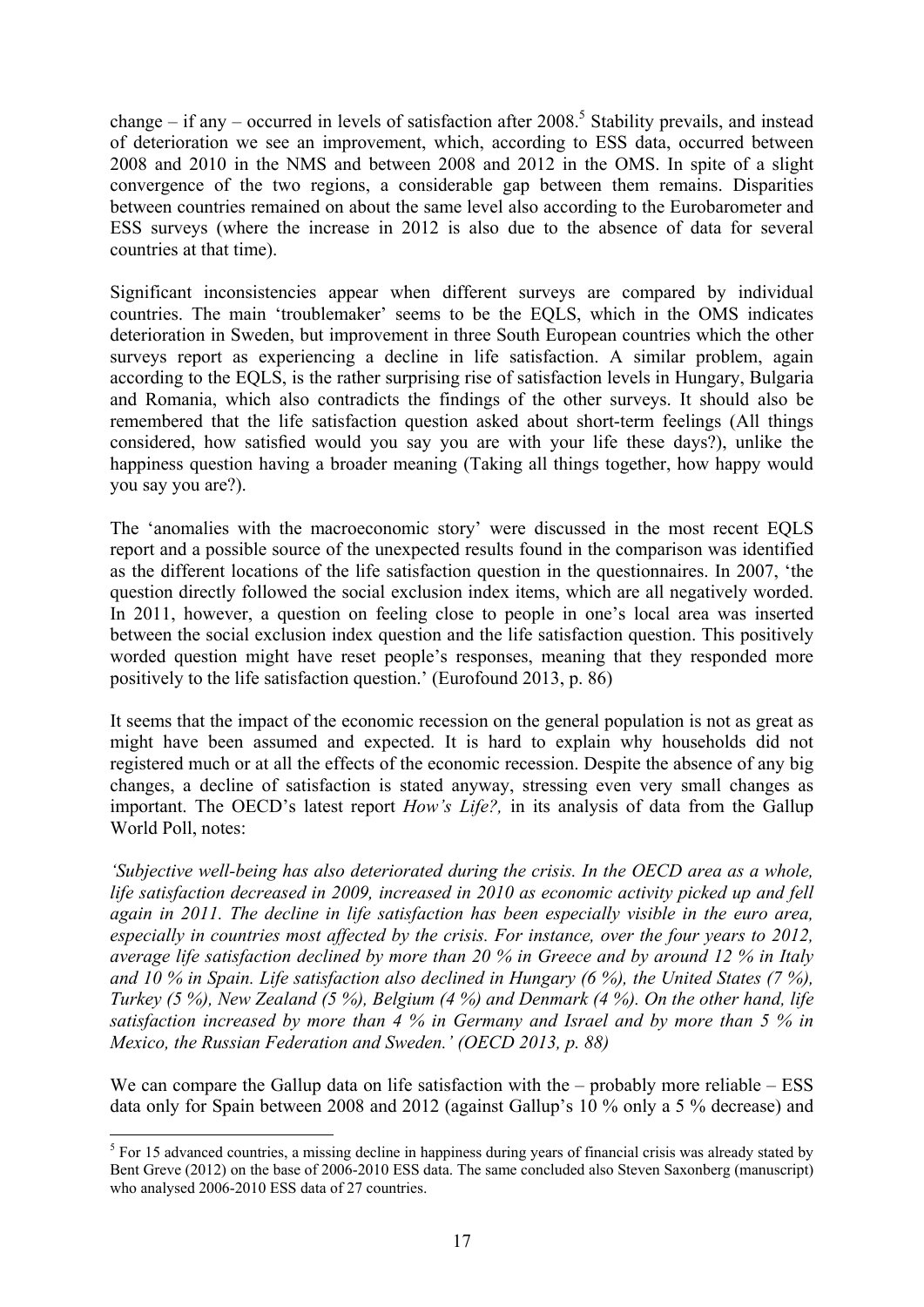for Greece between 2008 and 2010 (only a 7 % decrease). The data for Italy are not available in the ESS at all and the data for Greece (otherwise not included in our comparison given its absence from the EVS 1991 wave) are not yet available for ESS 2012. Nevertheless, it seems that, even in the countries most exposed to the effects of the crisis, the indicator of life satisfaction did not react dramatically.

While the OECD is rightly able to note a decrease in SWB, even if just a small one, the authors of the Eurofound report were challenged by the overall stability or even improvement in SWB. They commented the comparison of EQLS 2007 and 2011/12 this way:

*'It had been established previously that subjective well-being remained stable over the four years between 2003 and 2007, which led to the suggestion that subjective well-being is perhaps not as sensitive to cyclical economic conditions as some other EQLS indicators (Eurofound 2009). However, a comparison of the EQLS data and Eurobarometer data from 2009 suggested that the crisis may have had some effect on life satisfaction in the short term (Eurofound 2010) – even if the living conditions of most people do not immediately change very much in the event of an economic crisis. When looking at the overall change in life satisfaction in the EU, at first it seems that it has been impervious to the economic turmoil experienced in Europe over the four past years.' (Eurofound 2012, p. 30)* 

The argument that 'the living conditions of most people do not immediately change very much in the event of an economic crisis' is basically true – only some parts of the population are hit more or less severely by it. However, some doubts surround the conclusion that there has been a 'levelling' between countries with high and low levels of satisfaction: '(i)n many of the countries with the highest satisfaction in 2007 there is a noticeable drop, while in countries already at lower levels of well-being there has been continuing increase in life satisfaction' (ibidem). In particular, it is not easy to explain the increase in life satisfaction in Spain or in Bulgaria and Romania which presumably 'may be attributed to continuing improvement of certain aspects of living conditions in transitional economies' (ibidem).

Other sources show the opposite trend in SWB in those countries; primarily the ESS which reports quite a considerable drop (10 %) in SWB in Spain and Bulgaria between 2010 and 2012. In sum, instead of a levelling, disparities between countries appear to be stagnating or slightly increasing. Also, according to the LIT surveys, 'the three Baltic states, Belarus, Romania and Slovenia experienced the biggest falls in life satisfaction between 2006 and 2010. With the exception of Belarus, these countries endured severe contractions during the economic crisis' (EBRD 2011, p. 20).

Despite the not insignificant differences between the various surveys, the overall message of the surveys is that the crisis did not have much of an effect on life satisfaction for the general population. The question then is whether this finding is a good reflection of reality or whether it is caused by survey bias. The samples are small and the response rates are generally low in these surveys – the highest response rate is in the ESS but the target rate of 70 % is met only in a few countries. In the EQLS, only a few countries manage to attain even a 50 % response rate. Considerable attention has been devoted to this issue (e.g. Stoop et al. 2010), but it has not been directed at 'our' problem, that is, whether people suddenly struck with material difficulties might be less represented in surveys or more unwilling to report about sudden drops in their well-being.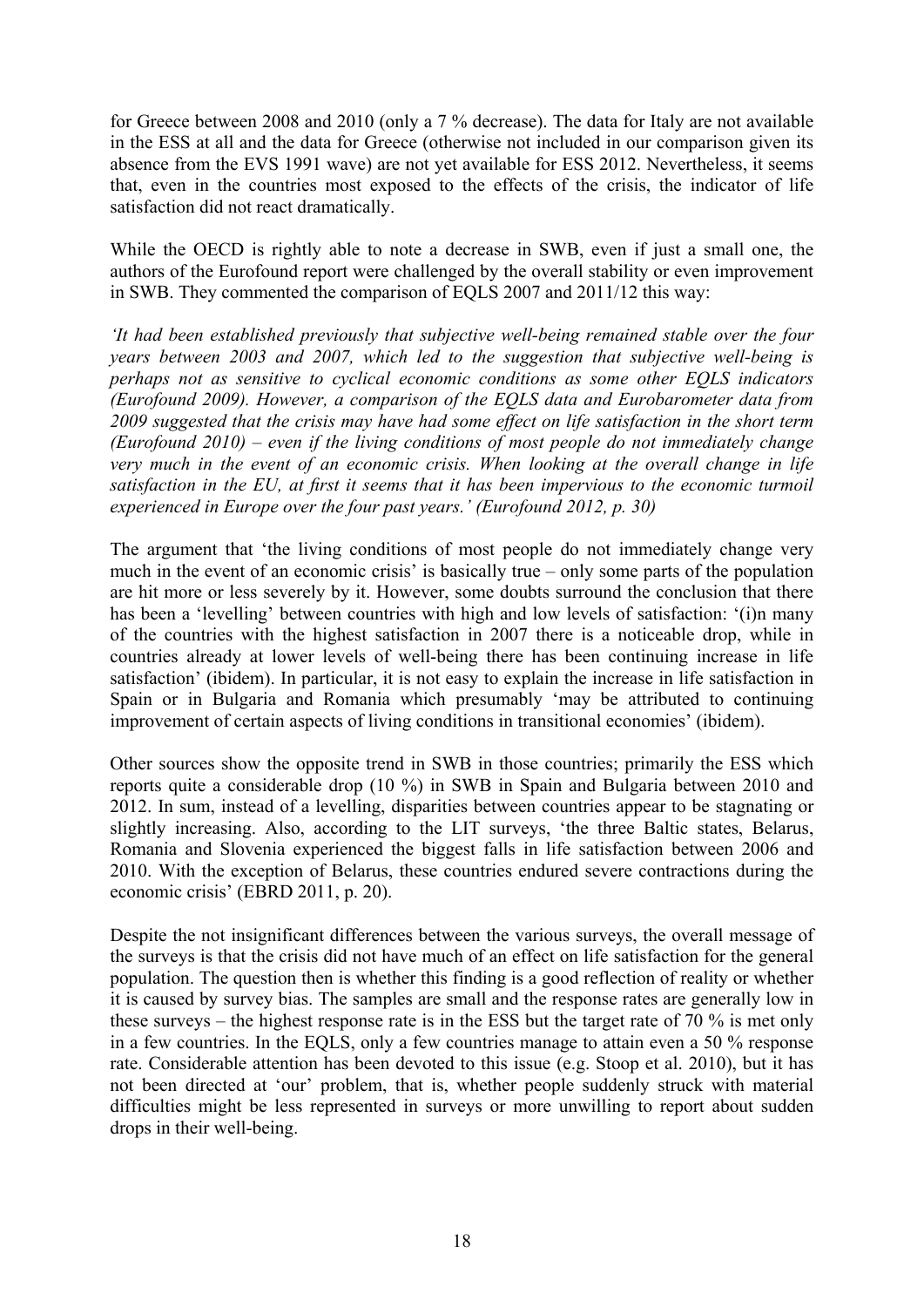Unlike the general population, specific sections of the population did feel the impact of the recession, first and foremost households hit by unemployment and ensuing financial strain. Like in our analyses of the EVS, the significance of unemployment was demonstrated in regression analyses of the ESS between 2004 and 2010, which concluded that '(t)he results nevertheless underline that the economic crisis influences subjective well-being primarily through the more concrete channels of unemployment and financial hardship. While we do not see an overall fall in average life satisfaction in Europe associated with economic crisis, for those who are exposed to unemployment and financial hardship, the detrimental effect on well-being is clear.' (Russell et al. 2013, p.  $250$ )<sup>6</sup>

Provided that the main negative outcome of the economic recession is unemployment, a guideline for detecting possible survey bias is to compare the survey sample with official labour statistics on the percentage of unemployed. Taking the ESS samples as an example, we find an underestimation of the share of unemployed in several countries. Another underestimation may concern the representation of low-income groups. However, unlike the evidence of the speedy rise of unemployment, in this case the aggregate data based on the EU-SILC do not report any big decrease in the size of low-income categories as the income inequality and poverty risk measures witness (see the Table in the Appendix). There is no other comparative evidence about these issues.

#### **5. Conclusion**

1

In the early phase of transition, two unrelated trends have developed. On the one hand, rising price levels and the sudden appearance of unemployment made living conditions harder for large sections of the population. On the other hand, open borders, civic freedoms, free entrepreneurship and new chances for job promotion – all of which appeared almost overnight – raised public enthusiasm. Since GDP was not a concept included in the statistics of communist countries and no serious survey about perceived living conditions could be made there before 1990, we miss any empirical basis for distinguishing the two impacts of regime change on LS. All that is certain is that the initial enthusiasm evaporated and material conditions again came to dominate subjective evaluations.

When looking back on SWB development in transition countries, various data sources confirm its V-shape trend. According to EVS data, the decrease in LS during the 1990s was only small on NMS average. The biggest divergence between the OMS and the NMS was observed around 1999, but by 2008 the two regions were at their closest. While the intercountry differences in the OMS region remained stable, in the NMS region they grew during the 1990s, but decreased again during the 2000s. By 2008, the LS level was much higher than in 1991 in all the NMS with the exception of East Germany. Regarding this, the figures of a much larger Socio-Economic Panel provide better relation: while in the beginning of unifications, LS in German 'new countries' was on 82 % level in the 'old countries', it was on 92 % in mid-1990s and on 94 % since 2008 (SOEP 2013, p. 105).

In any case, the period between 1991 and 2008 culminated in the substantial convergence of the LS averages of the two regions – the 'rather unhappy' 1990s were followed by the 'rather happy' 2000s. The structure of LS determination also converged, but did so on both sides and

 $6$  Regarding this, a useful approach is to include interaction terms into analysis to focus on the categories of population particularly exposed to financial hardship. It was applied by Steven Saxonberg (manuscript) who included cross-level interaction terms for the interaction of welfare-regime type and being retired, unemployed or divorced.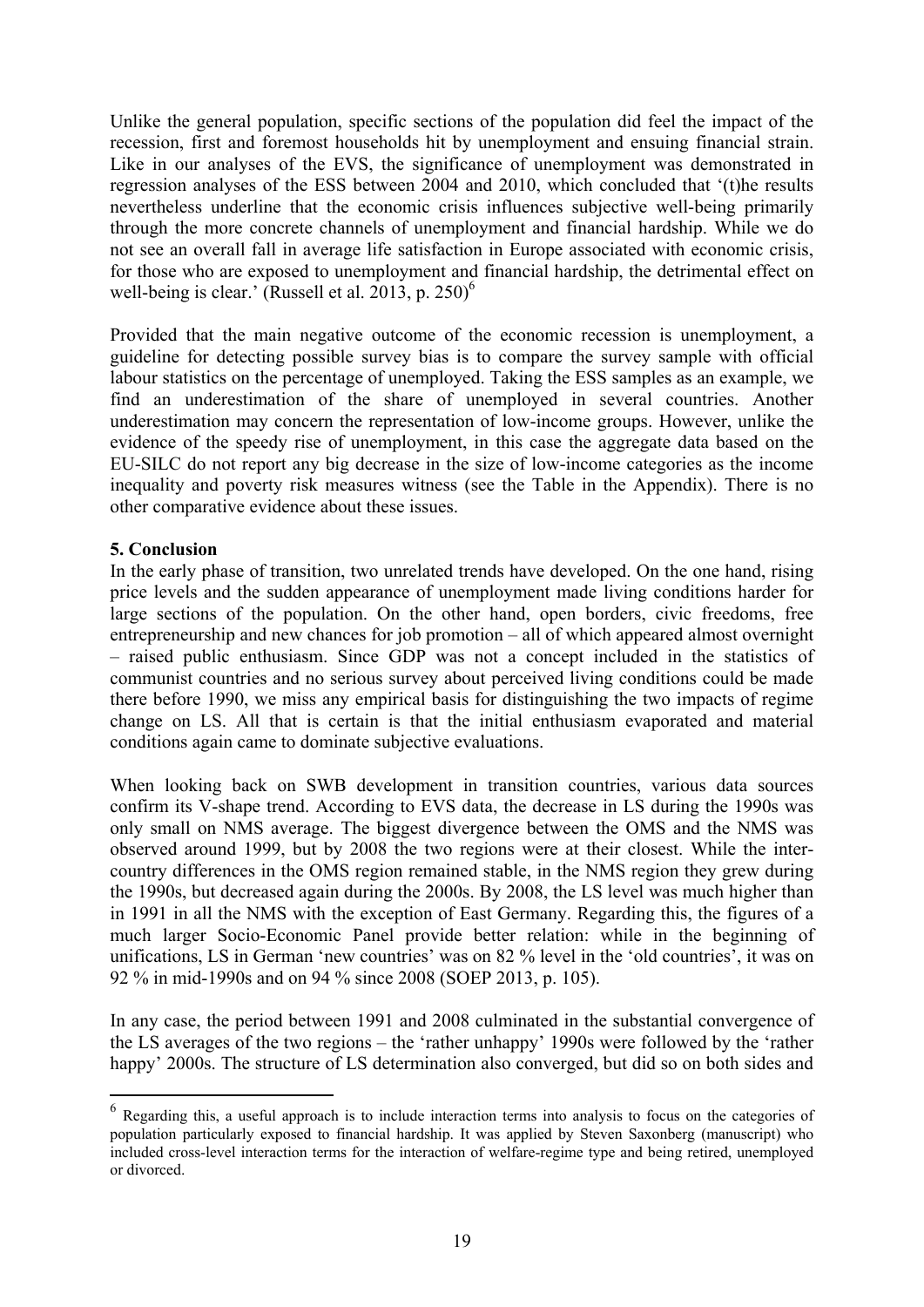not unilaterally (from the West to the East). In this area, there was no V-shape trend but a continuous strengthening of basic demographic and stratification variables, which resulted in a doubling of the percentage of LS variance explained by individual characteristics in the NMS. Subjective variables also came to have a stronger impact on LS over the 1991-2008 period.

Evidence on developments since 2008 varies. The gap between the NMS and the OMS regions in 2012, according to Eurobarometer data, is equal to that found by the EVS 2008 (12-13 percentage points), while the gap revealed by ESS and EQLS data sources is slightly larger than (15 percentage points). Despite the significant convergence between the two regions and the decline of LS scores in several OMS since 2008, a considerable gap between the two regions still remains, although it is much less important than the gap in GDP. In the NMS, GDP accounted for 41 % of the one in the OMS in 1991, 40 % in 1999, 53 % in 2008 and 55 % in 2012. This shows that GDP is not a factor very crucial to SWB.

To go back to our original question, we can say that economic prosperity is not the major factor of life satisfaction, but it is quite important nonetheless. More precisely however, prosperity is more than just a product – it is also a process, involving the development of skills and the job satisfaction of those producing a product. Furthermore, prosperity is also the distribution of this product, which is roughly indicated by the degree of inequality and the provision of public goods. As Abbott and Wallace (2012) stated: 'A general improvement in GDP per capita does not necessarily translate directly into better well-being for households as we need to take into account the social and economic structure of the society. So it is insufficient to concentrate on these economic factors alone'.

Regarding the other question raised in the introduction of this paper, we can only vaguely guess about the trade-off between liberty and material conditions in LS formation. The benefits of political and economic freedoms had the greatest impact in the first years of the transition. However, in the first decade the adverse effects of 'wild capitalism' were also apparent when many new honest entrepreneurs failed, and masses of people were cheated by the pirates of privatization. People who were able to use new liberties indeed productively were rarely the same as those who were hit by higher costs of living and tighter conditions on the labour market. A meticulous social-stratification approach should be applied then to get a realistic answer on LS factors across the population.

Finally, let us note that, in view of the small samples of the surveys on attitudes, we must be cautious about comparing them over time, even if all the requirements of sampling are met. The results are sensitive to any change in the wording or location of SWB questions in the questionnaire and thus might be quite volatile. Another important source of the bias of results is the structure of nonresponse – which is quite high in most of the surveys. In any case, we need to compare different surveys where possible and search for a robust answer at the points where their results interact and intersect. The results of the 2013 well-being module of the EU-SILC will also be available soon, responding finally to an appeal in the Sarkozy Report that 'the types of question that have proved their value within small-scale and unofficial surveys should be included in larger-scale surveys undertaken by official statistical offices' (CMEPSP 2009, p. 16).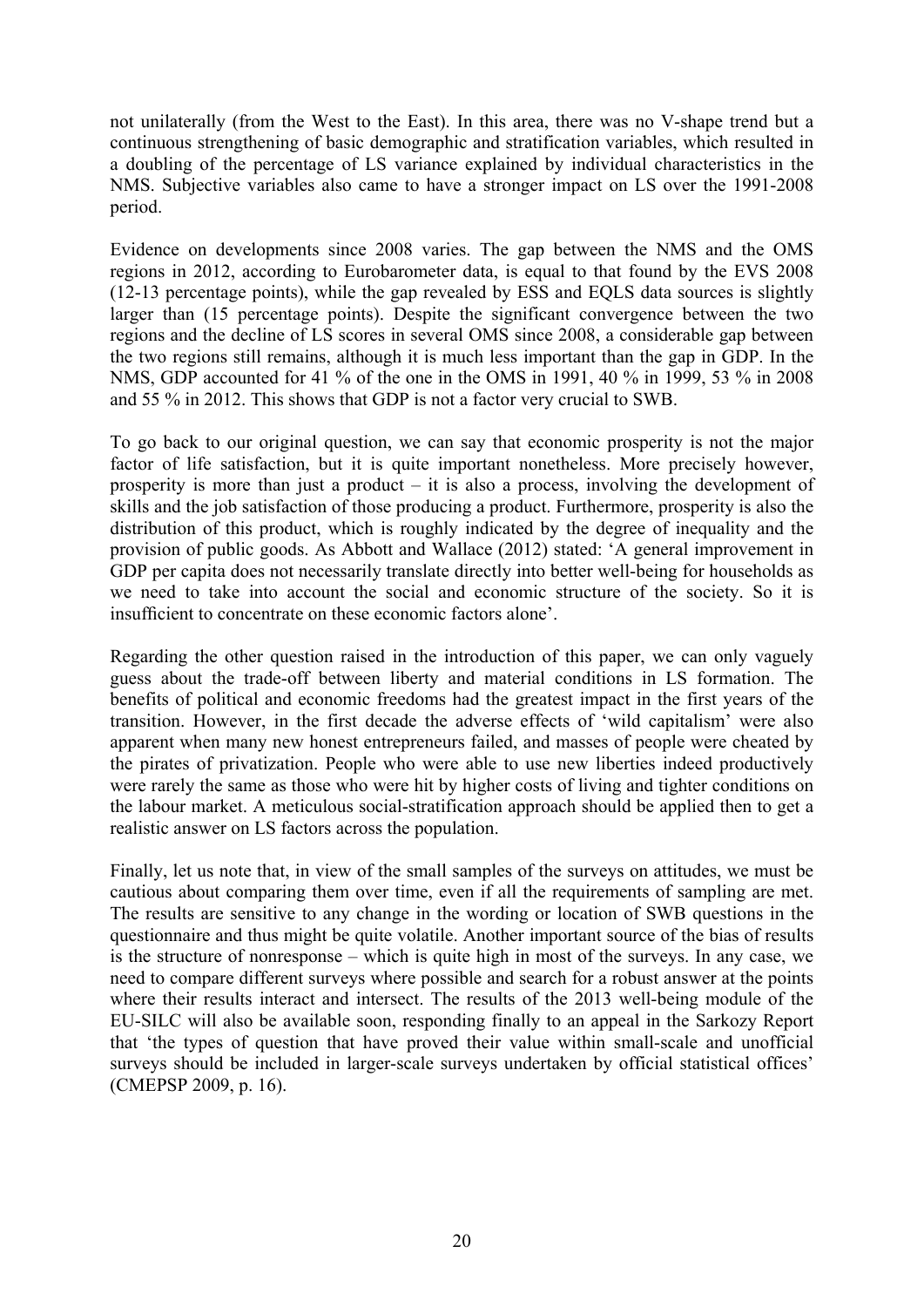#### **References:**

- Abbott, P., & Wallace, C. (2012). Rising economic prosperity and social quality the case of new member states of the European Union. *Social Indicators Research*, doi 10.1007/s11205- 012-9992-0.
- Bartolini, S., Bilancini, E., & Sarracino, F. (2011). Predicting the trend of well-being in Germany: How much do comparisons, adaptation and sociability matter? *Social Indicators Research*, 114(2), 169–191.
- Bartolini, S., Mikucka, M., & Sarracino, F. (2012). Money, trust and happiness in transition countries: Evidence from time series. CEPS/INSTEAD Working Paper No. 2012-4. Luxembourg: CEPS/INSTEAD.
- Böhnke, P. (2005). *First European Quality of Life Survey: Life satisfaction, happiness and sense of belonging*. Luxembourg: European Foundation for the Improvement of Living and Working Conditions.
- Böhnke, P. (2008). Does society matter? Life satisfaction in an enlarged Europe. *Social Indicators Research*, 87(2), 189–210.
- Bonini, A. N. (2008). Cross-national variation in individual life satisfaction: Effects of national wealth, human development and environmental conditions. *Social Indicators Research*, 87(2), 223–236.
- Campos, N. F., & Coricelli, F. (2002). Growth in transition: What we know, what we don't, and what we should. *Journal of Economic Literature*, 40(3), 793–836.
- CMEPSP (2009). Report by the Commission on the measurement of economic performance and social progress. http://www.stiglitz-sen-fitoussi.fr/documents/rapport\_anglais.pdf.
- Dabalen, A., & Paul, S. (2011). History of events and life-satisfaction in transition countries. Policy Research Working Paper No. 5526. Washington: The World Bank. http://elibrary.worldbank.org/doi/pdf/10.1596/1813-9450-5526
- Delhey, J. (2004). *Life satisfaction in an enlarged Europe*. Luxembourg: Foundation for the Improvement of Living and Working Conditions.
- Easterlin, R. A., & Plagnol, A. C. (2008). Life satisfaction and economic conditions in East and West Germany pre- and post-unification. *Journal of Economic Behavior & Organization*, 68(3-4), 433–444.
- Easterlin, R. A. (2009). Lost in transition: Life satisfaction on the road to capitalism. *Journal of Economic Behavior & Organization*, 71(2), 130–145.
- EBRD (2011). *Life in transition. After the crisis*. London: European Bank for Reconstruction and Development.
- Eurofound (2009). *Second European Quality of Life Survey: Quality of life in Europe 2003–* 2007. Luxembourg: Office for Official Publications of the European Communities.
- Eurofound (2010). *Second European Quality of Life Survey: Subjective Well-being in Europe*. Luxembourg: Office for Official Publications of the European Communities.
- Eurofound (2012). *Third European Quality of Life Survey: Quality of life in Europe: Impacts of the crisis*. Luxembourg: Office for Official Publications of the European Communities.
- Eurofound (2013). *Quality of Life in Europe: Subjective Well*‑*being*. Luxembourg: Office for Official Publications of the European Communities.
- Frijters, P., Haisken-DeNew, J. P., & Shields, M. A. (2004a). Money does matter! Evidence from increasing real income and life satisfaction in East Germany following reunification. *American Economic Review*, 94(3), 730–740.
- Frijters, P., Haisken-DeNew, J. P., & Shields, M. A. (2004b). Investigating the patterns and determinants of life satisfaction in Germany following reunification. *Journal of Human Resources*, 39(3), 649–674.
- Greve (2012). The impact of the financial crisis on happiness in affluent European countries. *Journal of Comparative Social Welfare*, 28 (3), 183–193.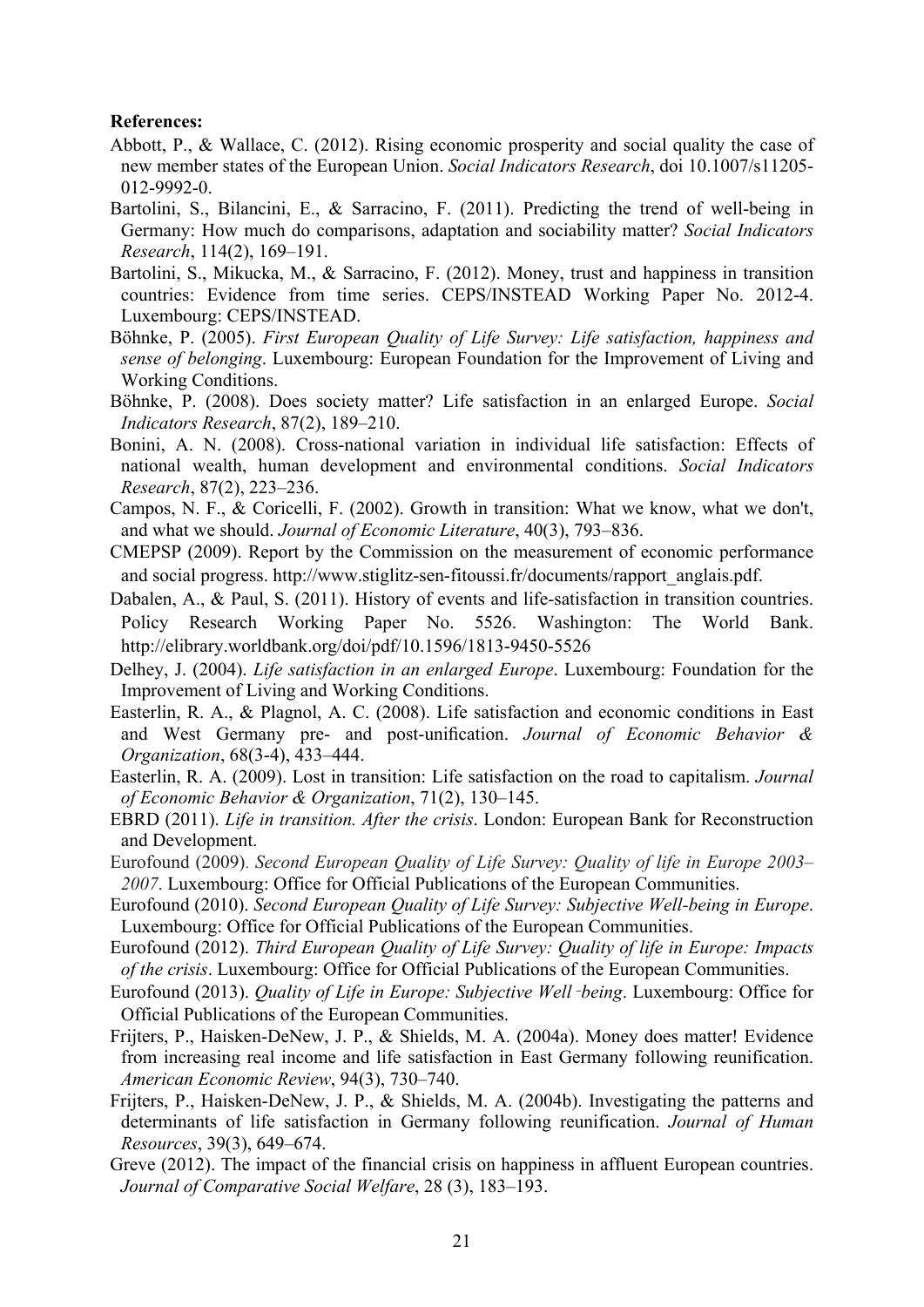- Grün, C., & Klasen, S. (2005). Has transition improved well-being? An analysis based on income, inequality-adjusted income, non-income, and subjective well-being measures. Working Paper No. 4. Cape Town: Economic Research Southern Africa.
- Grün, C., & Klasen, S. (2012). Has transition improved well-being? *Economic Systems*, 36(1), 11–30.
- Guriev S., & Zhuravskaya, E. (2009). (Un)happiness in transition. *Journal of Economic Perspectives*, 23(2), 143–168.
- Hamplová, D. (2004). Životní spokojenost: rodina, práce a další faktory. Sociologické studie/Sociological Studies No. 6. Prague: Institute of Sociology AS CR.
- Hamplová, D. (2006). Životní spokojenost, štěstí a rodinný stav v 21 evropských zemích. *Sociologický časopis/Czech Sociological Review,* 42(1), 35–55.
- Hayo, B., & Seifert, W. (2003). Subjective economic well-being in Eastern Europe. *Journal of Economic Psychology*, 24(3), 329–348.
- Helliwell, J. F. (2003). How's life? Combining individual and national variables to explain subjective well-being. *Economic Modelling*, 20(2), 331–360.
- Kohler, U. (2007). Assessing the quality of European surveys. In J. Alber, T. Fahey, & C. Saraceno (Eds.), *Handbook of quality of life in the enlarged European Union* (pp. 405–423). New York: Routledge.
- Malešević Perović, L. (2008). Subjective economic well-being in transition countries: Investigating the relative importance of macroeconomic variables. *Financial Theory and Practice*, 32(4), 519–537.
- Mysíková, M., & Večerník, J. (2013). Job satisfaction across Europe: Differences between and within regions. *Post-Communist Economies,* 24(4), 540–557.
- OECD (2013). How's life? 2013: Measuring well-being. OECD Publishing.
- http://dx.doi.org/10.1787/9789264201392-en. Accessed 27 December 2013.
- Rose, R., Mishler, W. T., & Haerpfer, C. (1998). *Democracy and its alternatives*. *Understanding post-communist societies*. Baltimore: John Hopkins University Press.
- Russell, H., Watson, D., & McGinnity, F. (2013). Unemployment and subjective well-being. In D. Gallie (Ed.), *Economic crisis, quality of work and social integration: The European experience* (pp. 229–255). Oxford: Oxford University Press.
- Sanfey, P., & Teksoz, U. (2007). Does transition make you happy? *Economics of Transition*, 15(4), 707–731.
- Selezneva, E. (2011). Surveying transitional experience and subjective well-being: Income, work and family. *Economic Systems*, 35(2), 139–157.
- Sirovátka, T., & Saxonberg, S. (2011). Life satisfaction and happiness in the Czech Republic. In B. Greve (Ed.), *Happiness and Social Policy in Europe* (pp. 11–30). Edward Elgar.
- SOEP (2013). SOEP Monitor Person 1984-2011. SOEP Survey Papers Series E. 2013, No. 119. Berlin: Deutsches Institut für Wirtschaftsforschung.
- Sousa-Poza, A., & Sousa-Poza, A. A. (2000). Well-being at work: a cross-national analysis of the levels of job satisfaction. *Journal of Socio-economics*, 29(6), 517–538.
- Stanca, L. (2010). The geography of economics and happiness: Spatial patterns in the effects of economic conditions on well-being. *Social Indicators Research*, 99(1), 115–133.
- Stoop, I., Billiet, J., Koch, A., & Fitzgerald, R. (2010). *Improving Survey Response: Lessons learned from the European Social Survey.* Chichester, UK: John Wiley & Sons.
- Tversky, A., & Kahneman, D. (1991). Loss aversion in riskless choice: A reference dependent model. *Quarterly Journal of Economics*, 106(4), 1039–1061.
- Večerník, J. (2014). Subjektivní blahobyt v České republice a střední Evropě: makro- a mikro-determinanty (Subjective well-being in the Czech Republic and Central Europe: macro- a micro-determinants). *Politická ekonomie*, 61(2).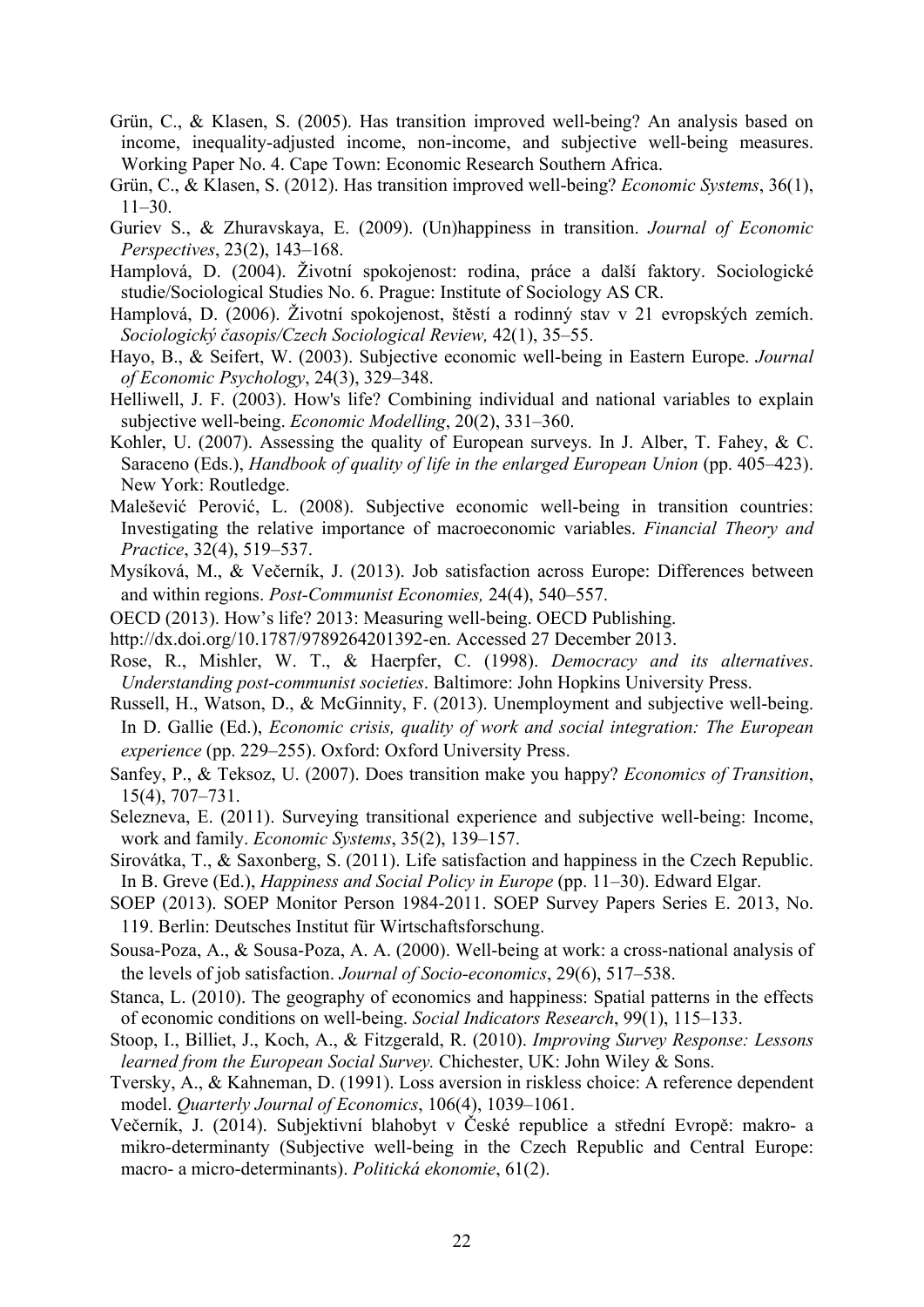### **Appendix**

#### **Databases:**

*The World Bank*  http://data.worldbank.org/indicator *World Database of Happiness*  http://worlddatabaseofhappiness.eur.nl/ *Eurobarometer - interactive search system*  http://ec.europa.eu/public\_opinion/cf/ *World Values Survey (WVS)*  http://www.worldvaluessurvey.org/index\_surveys *European Values Study (EVS)*  http://www.europeanvaluesstudy.eu/ *European Social Survey (ESS)*  http://www.europeansocialsurvey.org/ *The European Quality of Life Survey (EQLS)*  http://www.eurofound.europa.eu/surveys/eqls/2011/

#### **GDP per capita:**

We apply the World Bank database where GDP is converted to constant 2005 international dollars using purchasing power parity rates.

http://data.worldbank.org/indicator/NY.GDP.PCAP.PP.KD?order=wbapi\_data\_value\_2011+ wbapi data value+wbapi data value-last&sort=asc

For the East-West divide in Germany (which is not included in the usual databases) we use the database of the Volkswirtschaftliche Gesamtrechnungen (VGR) der Länder http://www.vgrdl.de/Arbeitskreis\_VGR/info.asp Tabelle R1B1

#### **Abbreviations:**

| <b>EBRD</b>    | European Bank for Reconstruction and Development              |
|----------------|---------------------------------------------------------------|
| <b>ESS</b>     | European Social Survey                                        |
| <b>EU-SILC</b> | European Union Statistics on Income and Living Conditions     |
| Eurofound      | European Foundation for the Improvement of Living and Working |
|                | Conditions                                                    |
| <b>EVS</b>     | European Values Study                                         |
| <b>EQLS</b>    | European Quality of Life Survey                               |
| <b>FSU</b>     | Former Soviet Union                                           |
| <b>GDP</b>     | <b>Gross Domestic Product</b>                                 |
| <b>IMF</b>     | <b>International Monetary Fund</b>                            |
| <b>ISSP</b>    | <b>International Social Survey Programme</b>                  |
| <b>LIT</b>     | Life in Transition                                            |
| LS             | Life satisfaction                                             |
| <b>NEB</b>     | New Europe Barometer                                          |
| <b>SOEP</b>    | (German) Socio-Economic Panel                                 |
| <b>SWB</b>     | Subjective Well-being                                         |
| <b>NMS</b>     | New EU Member States (EU-12, here only 10)                    |
| <b>OMS</b>     | Old EU Member States (EU-15, here only 13)                    |
| <b>OECD</b>    | Organisation for Economic Co-operation and Development        |
| <b>PPP</b>     | <b>Purchasing Power Parity</b>                                |
| <b>WVS</b>     | <b>World Values Survey</b>                                    |